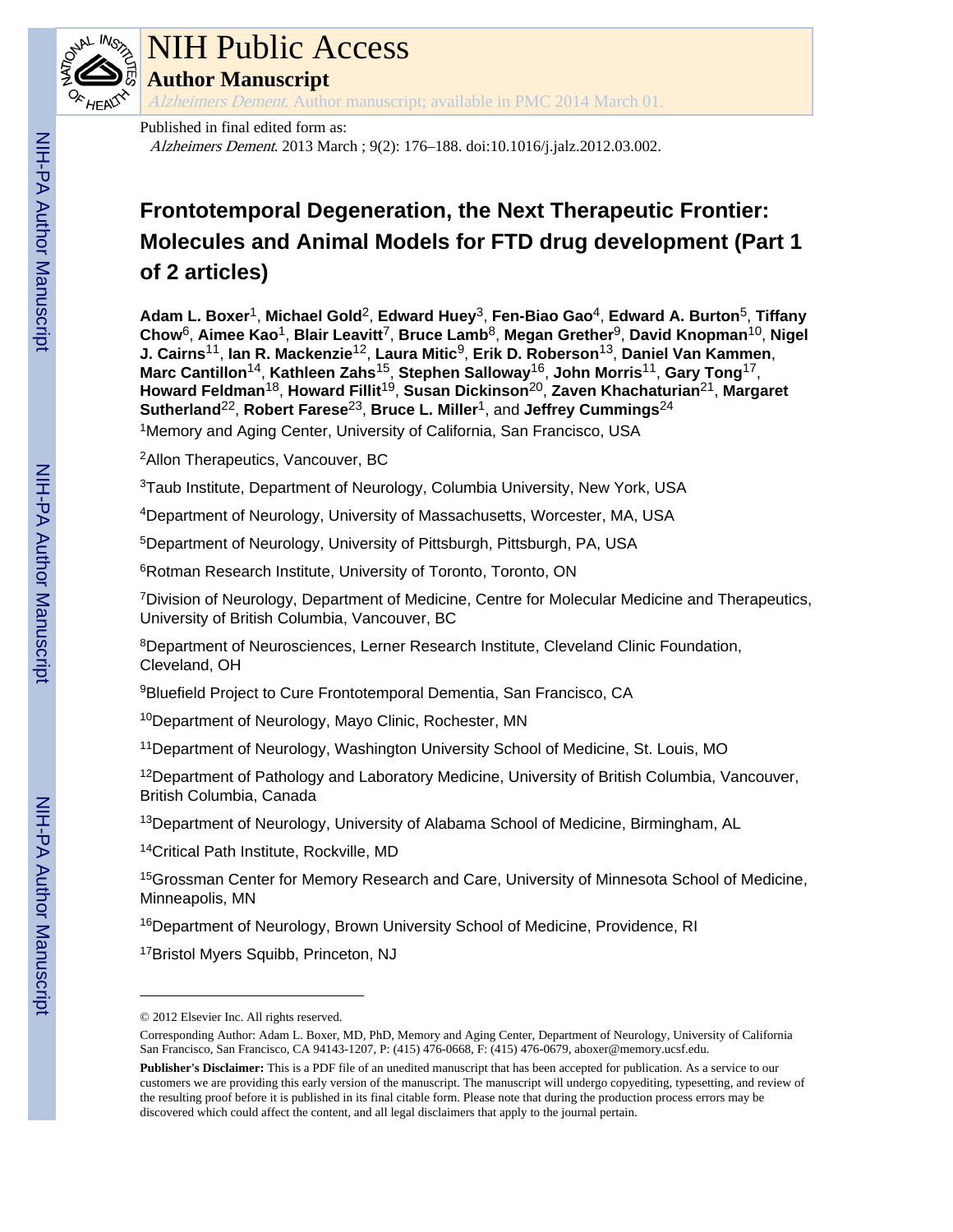<sup>18</sup>Division of Neurology, Department of Medicine, University of British Columbia, Vancouver, BC

<sup>19</sup>Alzheimer's Drug Discovery Foundation, New York, NY

<sup>20</sup>Association for Frontotemporal Degeneration, Radnor, PA

<sup>21</sup>KRA Associates, Potomac, MD

<sup>22</sup>NIH/NINDS, Bethesda, MD

<sup>23</sup>Gladstone Institute of Cardiovascular Disease, San Francisco, CA

<sup>24</sup>Cleveland Clinic Lou Ruvo Center for Brain Health, Las Vegas, NV

#### **Abstract**

Frontotemporal Degeneration (FTD) is a common cause of dementia for which there are currently no approved therapies. Over the past decade there has been an explosion of knowledge about the biology and clinical features of FTD that has identified a number of promising therapeutic targets as well as animal models in which to develop drugs. The close association of some forms of FTD with neuropathological accumulation of tau protein or increased neuroinflammation due to progranulin protein deficiency suggests that a drug's success in treating FTD may predict efficacy in more common diseases such as Alzheimer's disease (AD). A variety of regulatory incentives, clinical features of FTD, such as rapid disease progression, and relatively pure molecular pathology, suggest that there are advantages to developing drugs for FTD as compared to other more common neurodegenerative diseases such as AD. In March 2011, the Frontotemporal Dementia Treatment Study Group (FTSG) sponsored a conference entitled," FTD, the Next Therapeutic Frontier," focused on pre-clinical aspects of FTD drug development. The goal of the meeting was to promote collaborations between academic researchers and biotechnology and pharmaceutical researchers to accelerate the development of new treatments for FTD. Here we report the key findings from the conference, including the rationale for FTD drug development, epidemiological, genetic and neuropathological features of FTD, FTD animal models and how best to use them and examples of successful drug-development collaborations in other neurodegenerative diseases.

#### **1. Introduction**

Frontotemporal degeneration (FTD), sometimes referred to as frontotemporal dementia or frontotemporal lobar degeneration (FTLD), in the case of the neuropathology associated with the clinical syndrome, is a common form of dementia in individuals who are less than 65 years old at time of diagnosis. Once thought poorly understood and rare, there has been a rapid growth of knowledge about the biology of FTD over the past decade that has identified a number of potential therapeutic targets in different forms of FTD. FTD encompasses three clinical syndromes: behavioral variant frontotemporal dementia (bvFTD), and two primary progressive aphasias (PPA), a semantic variant (svPPA) and a nonfluent variant (nvPPA)  $^{1,2}$ . These syndromes frequently overlap with Amyotrophic Lateral Sclerosis (ALS), corticobasal degeneration (CBD) and progressive supranuclear palsy (PSP), such that FTD, ALS, CBD and PSP are often considered as a related spectrum of diseases. Although FTD basic science has advanced rapidly over the past decade, there are no FDA-approved treatments for these disorders, and there are few data to suggest that any medications are effective in treating the symptoms of FTD or altering the progression of disease highlighting the enormous unmet medical of FTD patients. Moreover, because of significant overlap in pathogenic processes between FTD and other neurodegenerative diseases such as Alzheimer's disease and ALS, development of disease-modifying therapies for FTD may help to accelerate drug development for more diseases, and conversely, therapies initially developed for AD and ALS, but not pursued, might be successfully exploited to treat FTD.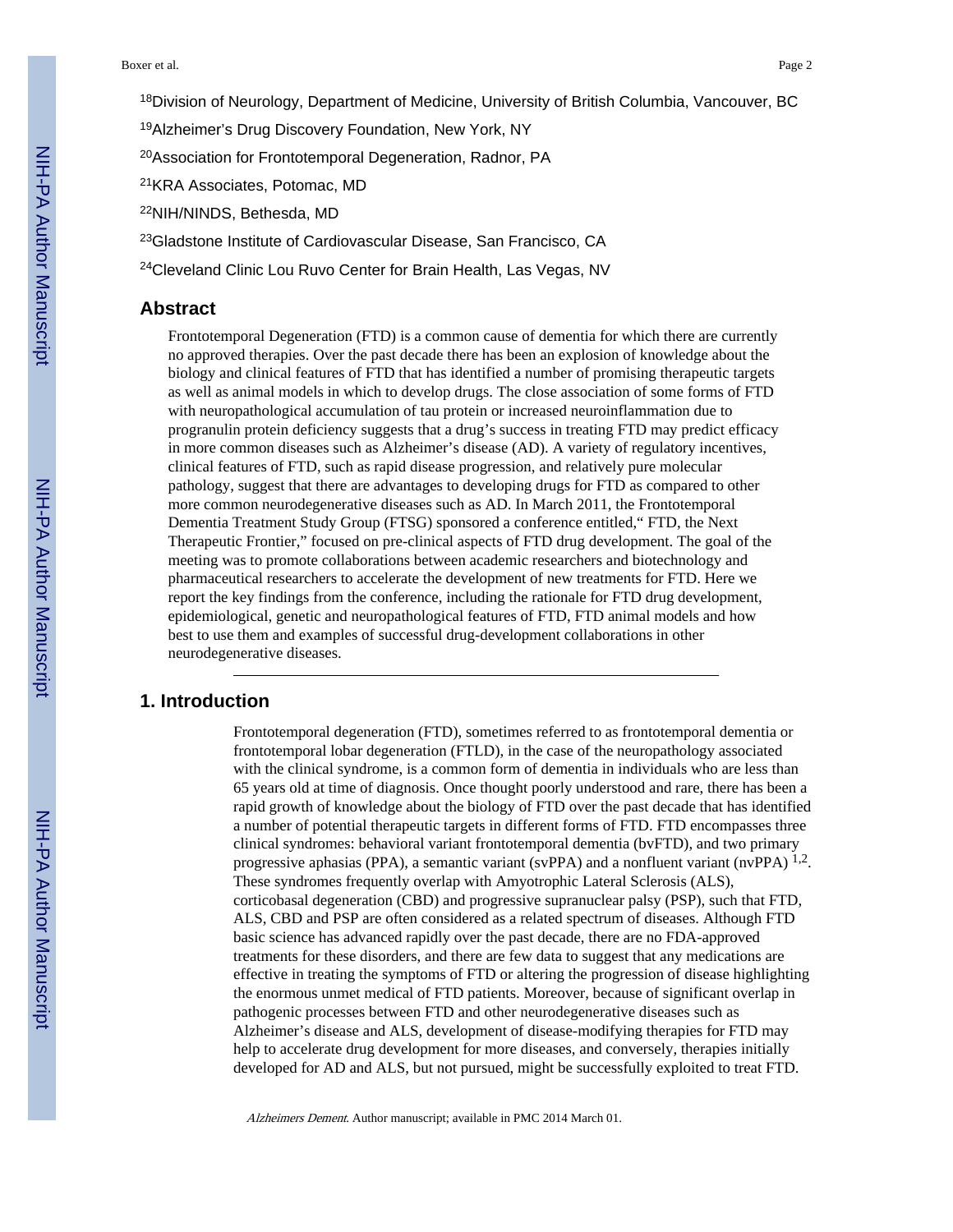With this in mind, the FTD Treatment Study Group (FTSG) was formed in 2010 to promote collaborations between academic and pharmaceutical industry researchers focused on drug development for FTD and related disorders. On March 25–26, 2011, the FTSG sponsored a meeting entitled, "FTD: the Next Therapeutic Frontier," at the Cleveland Clinic Lou Ruvo Center for Brain Health in Las Vegas Nevada. This meeting focused on pre-clinical models for FTD drug development, examples of successful academic-industry drug development collaborations in other neurodegenerative diseases, and development of tools, such as a website, to promote drug development for FTD. One of the goals of the meeting was to produce position papers focused on the rationale for and pre-clinical aspects of FTD drug development. This manuscript summarizes the presentations and discussions that took place surrounding animal models for FTD drug development at the March, 2011 meeting. The clinical and regulatory rationale for FTD drug development is discussed in the companion manuscript.

#### **2. Neuropathology of FTD**

The neuropathology underlying the clinical syndromes of FTD is heterogeneous, however there are a number of common themes and molecules that relate FTD to other neurodegenerative diseases including AD and ALS. Autopsy usually demonstrates relatively selective degeneration of the frontal and temporal lobes and frontotemporal lobar degeneration (FTLD) has become the accepted general terminology for FTD-related pathologies. In addition to non-specific microscopic changes of chronic neurodegeneration, most cases are found to have abnormal accumulation of protein within neurons and glia (inclusion bodies). The identity of the pathological protein varies among cases. The current classification of FTLD neuropathology is based on the predominant molecular abnormality, in the belief that this most closely reflects the underlying pathogenic process (Figure 1)  $^3$ .

In ~45% of FTLD, abnormal inclusion bodies contain the microtubule-associated binding protein tau (MAPT) which is ubiquitinated and hyperphosphorylated. This molecular pathology overlaps with, but is distinct from, that seen in AD. In the adult brain, there are normally six isoforms of tau: three isoforms with three microtubule-binding repeats (3R tau) and three isoforms with four microtubule-binding repeats (4R tau). Tau protein in both FTLD and AD is relatively insoluble and these insoluble species can be detected by biochemistry. In AD, all six isoforms are abnormally hyperphosphorylated and migrate as three major bands and one minor band when visualized by immunoblotting. This biochemical signature may be used to distinguish AD from the FTLD tauopathies (FTLDtau). <sup>4</sup> Thus, brain tissue from patients with FTLD-tau where Pick bodies are present is characterized by a predominance of pathological 3R tau, while CBD, PSP, argyrophilic grain disease (AGD), and some other rare disorders are predominantly 4R tauopathies. Neurofibrillary tangle-predominant dementia (NTD) has inclusions containing a mixture of 3R and 4R tau, similar to that seen in AD; however, unlike AD, there is no β-amyloid protein  $(A\beta)$  in NTD. There is also a familial form of FTLD-tau caused by *MAPT* mutations, discussed further below. Autosomal dominantly inherited tauopathy is biochemically heterogeneous with different mutations being associated with 3R, 4R, or 3R and 4R tau. The morphology of the inclusions, the affected cell types (neurons or glia) and the anatomical distribution aid the neuropathologist in distinguishing among the various FTLD-tau entities. While each of the FTLD-tau pathological diagnoses may be associated with a variety of FTD clinical syndromes, FTLD-tau pathology is reliably predicted in PSP and cases with known MAPT mutations. These syndromes in particular may be attractive therapeutic targets for tau-directed therapeutics.

However, the majority of FTLD cases do not have tau-based pathology. Until recently, the neuronal inclusions that characterize the majority of FTLD cases were only detectable with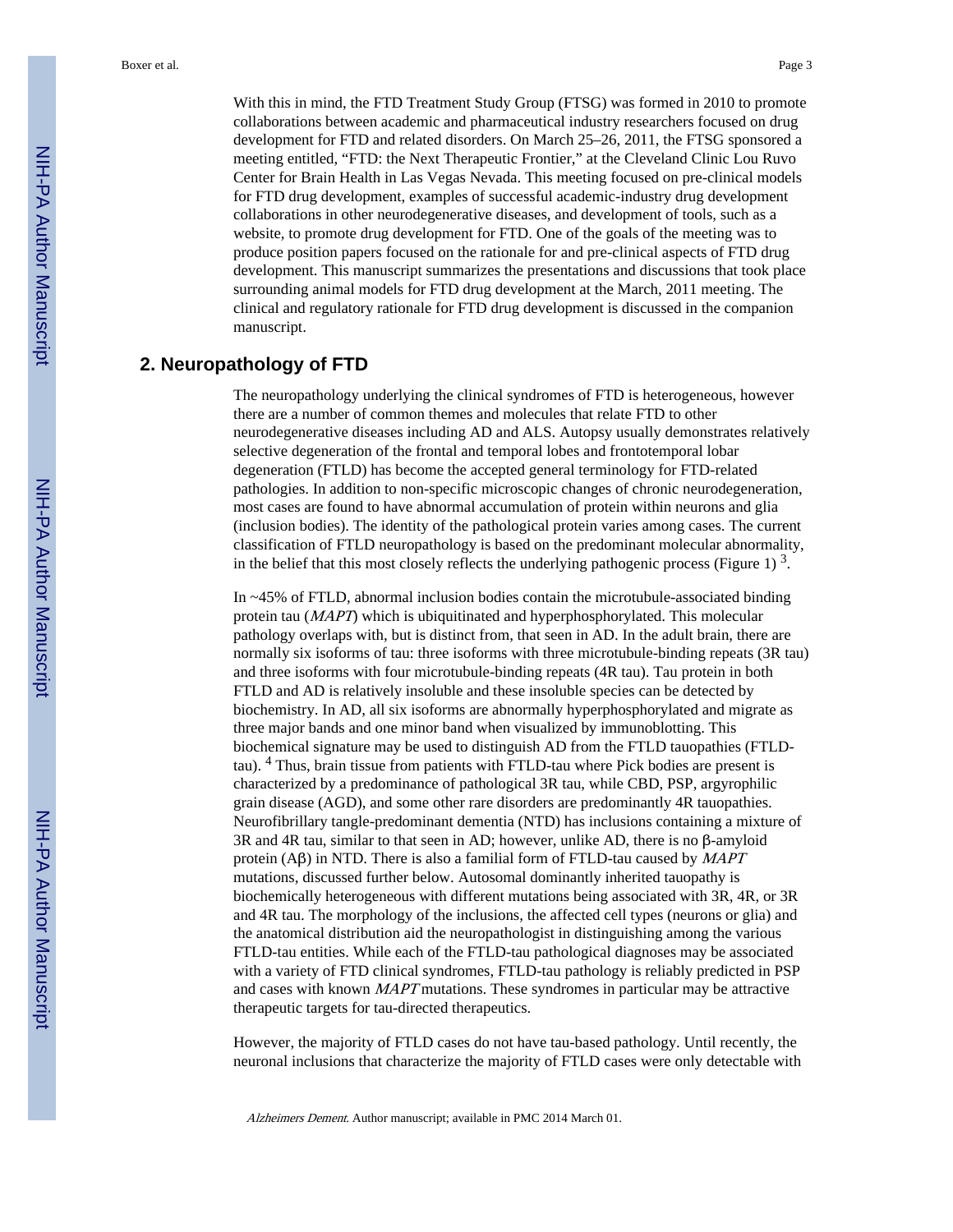ubiquitin immunohistochemistry (FTLD-U). In 2006, it was discovered that the ubiquitinated pathological protein in most cases of FTLD-U, as well as sporadic ALS, is the transactive response DNA binding protein with  $M_r$  43 kD (TDP-43). <sup>5</sup> This finding confirmed that FTD and ALS are closely related conditions and established FTLD-TDP as the most common FTD-related pathology (~ 50% of cases). Distinct patterns of FTLD-TDP are now recognized to correlate with specific clinical phenotypes (including semantic dementia and FTD-ALS) and genetic abnormalities, including mutations in progranulin (GRN) and valosin containing protein (VCP) genes, and familial FTD-ALS genetically linked to C9ORF72.<sup>6</sup>

Although the initial reports suggested that pathological TDP-43 was specific for FTLD-U and ALS, subsequent studies have found TDP-43-positive inclusions in a significant proportion of cases with other neurodegenerative conditions, including  $25-50\%$  of AD<sup>7</sup>. This concomitant TDP-43 pathology is usually restricted to limbic structures of the mesial temporal lobe, but sometimes extends into the neocortex in a distribution that closely resembles FTLD-TDP. It is currently not known if this represents a coincidental primary pathological process, which contributes to the clinical phenotype, or a secondary change of little pathogenic significance, occurring in susceptible neuronal populations. The pattern of TDP-43 pathology that occurs in AD overlaps with that associated with GRN mutations and that some studies have suggested that GRN genetic variation may be a risk factor for AD. These findings suggest that progranulin and TDP-43 may represent appropriate therapeutic targets, not just for FTD, but also for AD.

The remaining 5–10% of FTLD cases includes several uncommon disorders with uncertain molecular bases. Following the recent discovery that mutations in the *fused in sarcoma* (FUS) gene are a cause of familial ALS, the possible role of FUS in the tau/TDP-negative FTLD subtypes was investigated. It was found that the conditions previously known as "atypical" FTLD-U (aFTLD-U; so-called because the inclusions are negative for TDP-43), neuronal intermediate filament inclusion disease (NIFID) and basophilic inclusion body disease (BIBD) are all characterized by neuronal and glial inclusions that are immunoreactive for FUS  $8$ . These cases are usually sporadic and no  $FUS$  mutations have yet been identified in FTLD-FUS.

With these recent advances, virtually all cases of FTLD can now be assigned to one of three major molecular subgroups (FTLD-tau, FTLD-TDP or FTLD-FUS) (Figure 1).<sup>3</sup> The specific role of the pathologic proteins and their relationship to causal gene defects remains to be fully elucidated. None-the-less, these recent discoveries have greatly improved our ability to offer meaningful genetic counseling for FTD families and bring us much closer to developing useful diagnostic tests and rational therapies.

#### **3. FTD Genetics**

Up to 40% of FTD patients have a family history of dementia or related condition (Parkinsonism or ALS); however, only about 10% show a clear autosomal dominant inheritance pattern. <sup>9</sup> Mutations in the microtubule associated protein tau  $(MAPT<sup>10</sup>$  and progranulin  $[GRN]$ <sup>11</sup>, both on chromosome 17, and the C9ORF72 gene on chromosome 9, <sup>6</sup> each account for 2–10% of all cases and 10–23% of these familial cases. Importantly, each of the FTD genetic alterations is associated with a specific neuropathological diagnosis, suggesting that construction of transgenic animals based on these genetic alterations can recapitulate the key molecular phenotypes of FTD.

Although MAPT mutations are very rare in sporadic cases, about 3–5% of sporadic FTD is caused by mutations in GRN or C9ORF72. Mutations in charged multivesicular body protein 2B gene (CHMP2B) on chromosome 3 were identified in a large, Danish FTD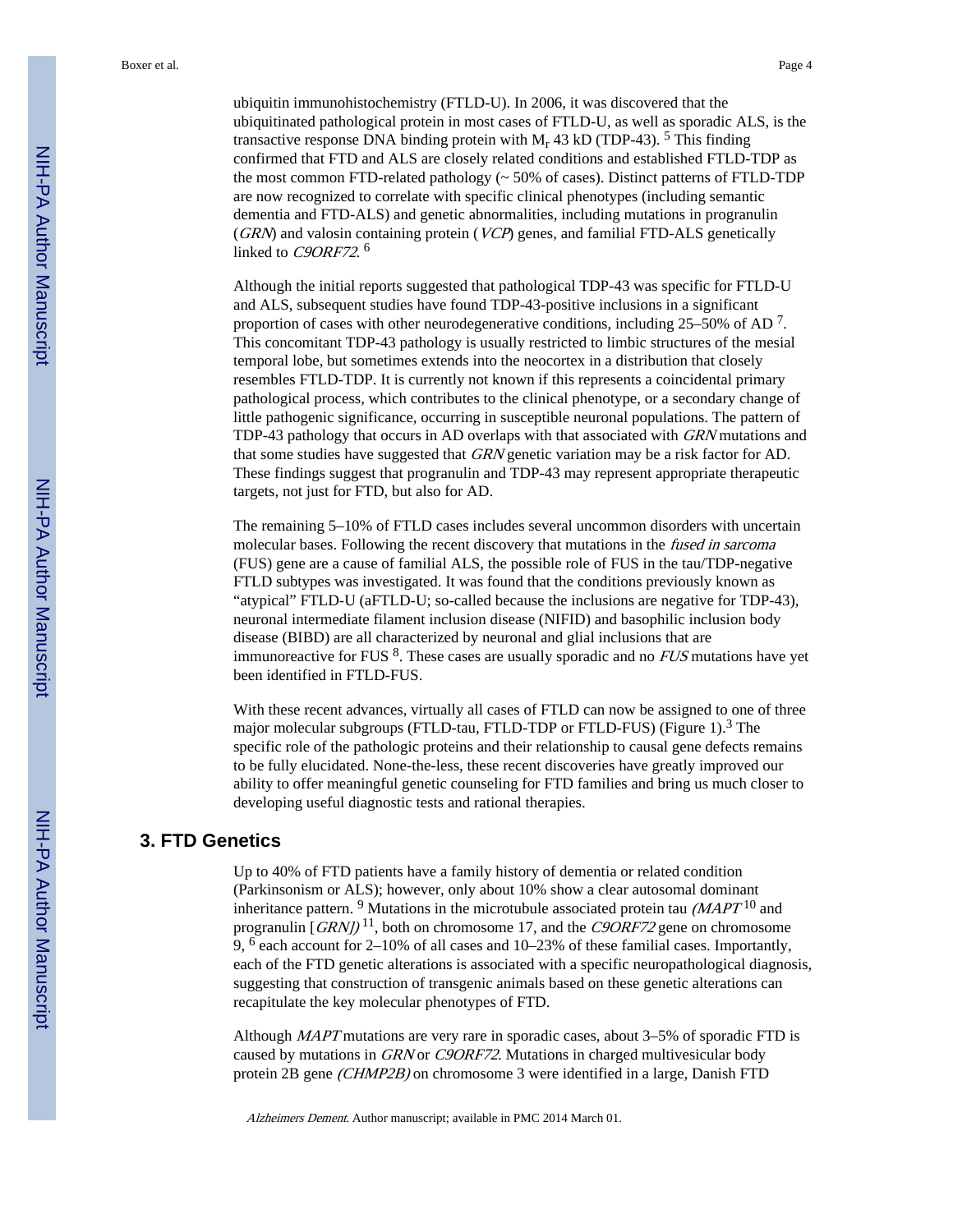Boxer et al. Page 5

family. <sup>12</sup> Mutations in the FTLD pathogenic proteinsTDP-43 (TARDBP) and FUS have mostly been associated with ALS.<sup>13</sup> In families with inclusion body myopathy associated with Paget's disease and frontotemporal dementia (IBMPFD), up to 35% of affected family members develop FTD. These families have mutations in the valosin-containing protein gene (*VCP*). <sup>14</sup> Families with histories of both ALS and FTD have been linked to chromosome 9p, and a hexanucleotide repeat expansion within the first intron of the  $C9ORF72$  gene has recently been identified as the cause of a large proportion of familial, as well as a small proportion of sporadic, FTD, FTD-ALS and ALS cases <sup>6</sup> Together, the known FTD genes explain the disease in a large number of FTD cases, however it is possible that other causal FTD genes exist.

The  $MAPT$  gene is located on chromosome  $17q21.1$  and encodes the 758 amino acid long tau protein. Up to 72 variants have been reported in  $MAPT$  gene causing missense, silent and splice site mutations (www.molgen.ua.ac.be). 10 Pathogenic variants can result in microtubule disruption and accumulations of hyperphosphorylated tau filaments within neurons and glial cells. The GRN gene is located on chromosome 17q21.32 and codes for a 593 amino acid long precursor, progranulin, that under certain conditions, is cleaved into granulins. Progranulin is a growth factor and is involved in wound healing, tumor growth, and inflammation.  $^{11}$  Currently up to 149 variants have been identified in GRN that result in nonsense, frameshift or splice-site mutations (www.molgen.ua.ac.be). GRN nonsense mutations result in aberrant mRNA transcripts which undergo non-sense mediated decay (NMD), resulting in haploinsufficiency. <sup>11</sup> The *FUS* gene is located on chromosome 16p11.2 and codes for a 526 amino acid long protein which binds to RNA and DNA and regulates DNA cellular localization, repair, transcription, and RNA splicing. 15 TAR-DNA Binding Protein 43 (TDP-43) colocalizes with ubiquitinated protein deposits in the brain of FTD and ALS patients.<sup>5</sup> CHMP2B is located on chromosome 3p11.2. The CHMP2B protein is composed of 213 amino acids and is a component of the heteromeric ESCRT-III (Endosomal Sorting Complex Required for Transport III). CHMP2B is involved in sorting and trafficking surface receptors and proteins into intraluminal vesicules (ILVs) for lysosomal degradation and binding the Vps4 protein responsible for the dissociation of ESCRT components. <sup>16</sup> C9ORF72 is a recently identified gene that encodes a protein of unknown function in which large expansions of a hexanucleotide repeat sequence (100s to 1000s) within the first intron may lead to neurodegenerative disease either through decreased expression of the C9ORF72 protein or possibly by sequestering RNA binding proteins such as TDP-43 and FUS, interfering with their proper function. <sup>6</sup>

There is accumulating evidence that mutations in genes that are associated with FTD present with greater clinical than neuropathological phenotypic variability (Figure 1). Patients with apparently pathogenic MAPT, GRN and C9ORF72 mutations have presented with symptoms of bvFTD, svPPA, nfvPPA, CBD, PSP, and rarely clinical, but not neuropathological, Alzheimer's disease. <sup>9</sup> The mechanisms determining the specific clinical phenotype of autosomal dominant mutations associated with FTD remains unknown. Variations in genes associated with FTD can also affect organ systems other than the nervous system. VCP mutations are associated with myopathy and Paget's disease. Overexpression of PGRN and FUS is associated with the development of malignancies and mice lacking PGRN are highly susceptible to systemic inflammation.  $^{17}$  As discussed below, introduction of these human genes, either as wild type or disease-associated mutations, as well as mutation of animal homologues of each of these genes has been exploited to develop animal models of FTD.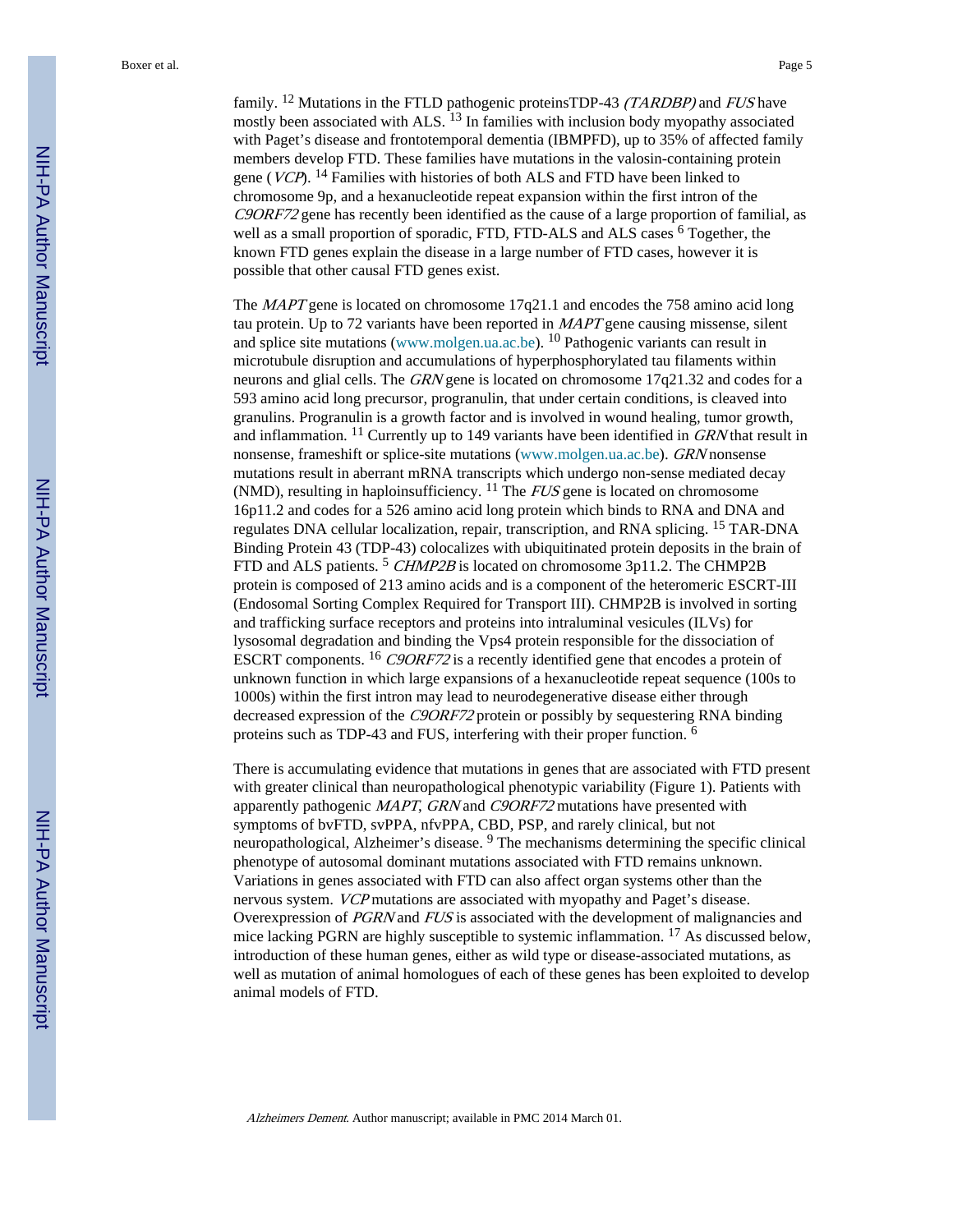#### **4. Targets and early lead molecules**

The proteins most commonly associated with FTD neuropathology are tau and TDP-43. Tau has been a potential drug target for AD for many years given its strong association with AD clinical phenomenology.

Moreover, the strong genetic associations of tau with FTD-tau and PSP provide a rationale for believing that interventions that target tau. The mechanisms by which TDP-43 is associated with FTD clinical phenotypes are less clear, given the relative inexperience with TDP-43 mouse models and the relatively weak genetic associations between TDP-43 gene mutations and FTD. Until more is known about the biology of TDP-43, development of treatments targeting TDP-43 are likely to lag behind those targeting tau. However, within the TDP-43 spectrum of FTD phenotypes, progranulin is a particularly attractive target for treatment development because of its strong association with FTD clinical phenotypes and the haploinsufficiency mechanism by which it leads to disease. Since FTD-PGRN is caused by reduced levels of PGRN (that can be measured in the blood, CSF and brain tissue), treatments that raise PGRN protein levels either by increased production or reduced clearance may be attractive candidates for treating FTLD-TDP patients.

Table 1 lists some of molecules that could theoretically be investigated for the treatment of FTLD-tau or FTLD-PGRN. In terms of human clinical trials, tau-based therapies are clearly more advanced than PGRN therapies. A number of tau-targeted drugs have been studied in clinical trials for PSP, including the GSK3beta inhibitor, tideglusib, and the microtubule stabilizing agent davunetide. The tau aggregation inhibitor, methylene blue, was studied in a Phase 2 clinical trial in AD. In addition, anti-oxidants and other mitochondrial-targeted therapies have also been investigated in PSP and demonstrated some promise in transgenic tauopathy models. For PGRN, two recent high-throughput screening studies have identified FDA-approved drugs that can increase PGRN levels. It is likely that additional drugs exist within industry compound libraries and elsewhere that also elevate PGRN levels.

#### **5. Laboratory and animal models of FTD**

Over the past ten years, there has been an explosion of new cellular and animal models that could be used for different stages of FTD drug development, including target identification, validation, drug screening and optimization, and other IND-enabling studies. Reviewed here are some of the available models that have been used to study FTD, their strengths and limitations (see also Table 1).

#### **5.1. Induced pluripotent stem (iPS) Cells**

Among the major hurdles in drug development is the significant differences in physiology and toxicology between animal models and humans. For this reason, the use of human neurons for disease studies and drug screening is desirable. One way to generate diseasespecific human neurons is to differentiate human embryonic stem (hES) cells into neurons. However, developing hES cells harboring disease-causing mutations presents significant ethical, technical, and practical challenges. Some of these challenges can be overcome through the use of novel reprogramming technology in which induced pluripotent stem (iPS) cells can be derived from human fibroblasts with or without disease mutations. These iPS cells can be differentiated into human neurons or other disease-relevant cell types. 18 This technology relies on the expression of four genes, Oct3/4, SOX2, NANOG, and c-Myc with a retroviral system 19. Other reprogramming methods without retroviral integration have also been developed, including through the expression of the miR-302/367 cluster  $^{20}$ . Although reprogrammed iPS cells may not exactly reproduce the pluripotent state of human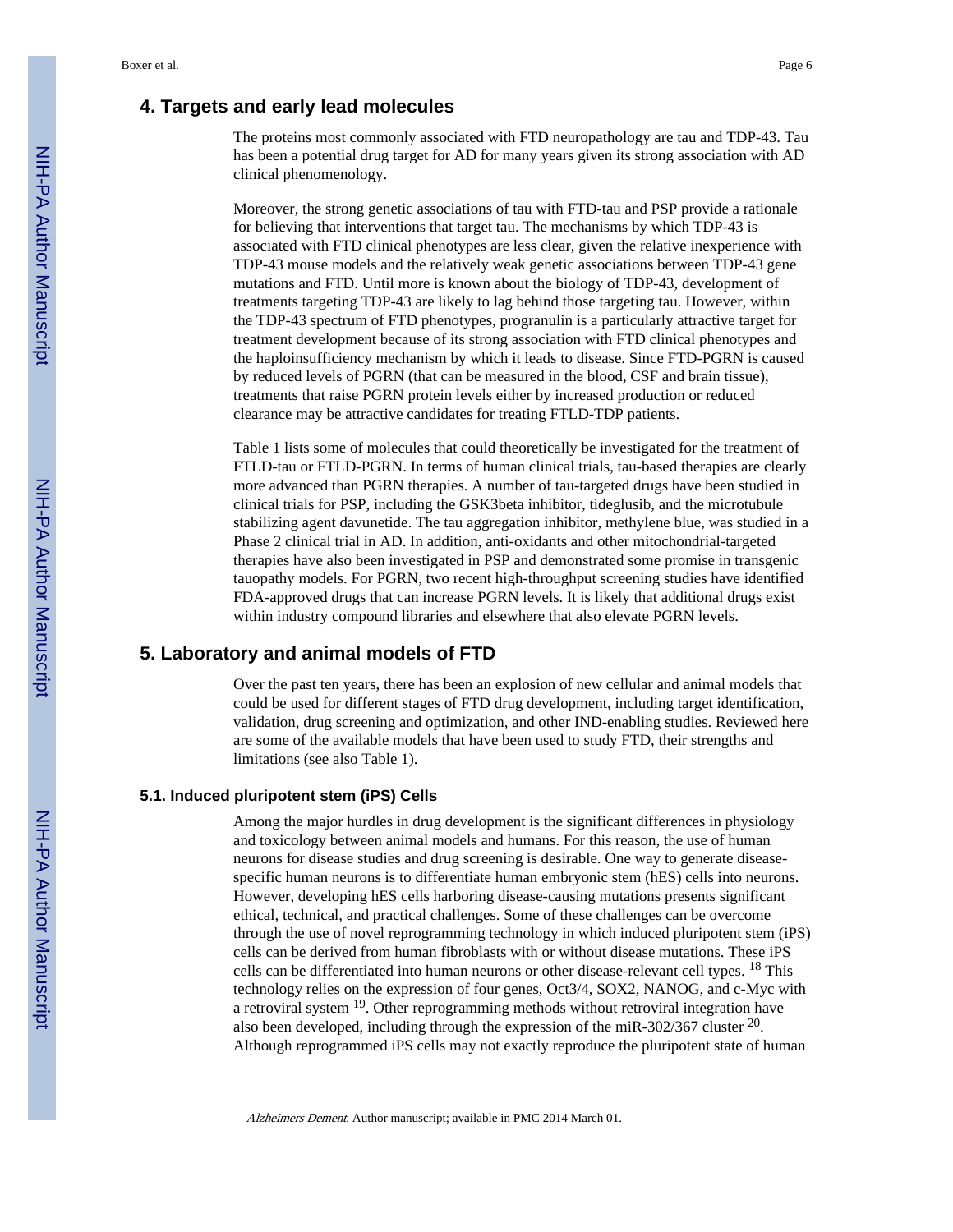embryonic stem (hES) cells, they appear to be ideally suited for studying diseases and testing therapies.

Through a collaborative effort, multiple iPS cell lines have been generated from patients (and unaffected "control" family members) with progranulin or tau mutations as well as from control or sporadic FTD cases (Almeida et al., unpublished). These iPS cell lines and their derivatives such as patient-specific human neurons provide a novel assay system complimentary to existing cell and animal models for drug development. The efficacy and toxicity of compounds that raise PGRN levels can now be tested in iPS-derived human neurons containing endogenous PGRN mutations. Similarly, compounds that can lower tau levels can be screened in cultures of iPS-derived human neurons.

Similarly, compounds that can lower tau levels can be screened in cultures of human neurons. Patient-derived iPS cells and their derivatives are rapidly becoming a powerful tool in the realm of drug discovery for FTD and related diseases.

#### **5.2. Caenorhabditis elegans**

Studies in the nematode C. elegans have contributed greatly to our understanding of basic physiological processes such as aging, sensory processing and programmed cell death and to mechanisms underlying human diseases such as cancer and neurodegeneration. Of the genes that have been linked to familial forms of FTLD and ALS, MAPT, PGRN, VCP and TDP-43 all have homologs in C. elegans (only CHMP2B and FUS do not.) Thus, significant opportunities exist to utilize  $C.$  elegans as a model organism in order to learn about FTD pathophysiology and to model disease with the goal of discovering novel drug targets.

Mutations in TDP-43 have been linked to the development of ALS and the protein itself is found in the neuronal inclusions of FTD due to progranulin deficiency. Several groups have generated transgenic C. elegans expressing human TDP-43 in neurons. These complementary studies all found motor defects associated with wild-type TDP-43 expression that was worsened by expression of mutant forms of TDP-43  $21,22$ . Individual groups also showed synaptic loss with abnormal nuclear accumulation of TDP-43  $21$ , insoluble phosphorylated and ubiquitinated TDP-43 aggregates 22, decreased lifespan of TDP-43 expressing animals <sup>22</sup>, and age-associated worsening of motor phenotypes that could be abrogated by decreased DAF-2/Insulin/IGF-1 signalling 22. Ash and colleagues also showed that the C. elegans homolog of TDP-43, tdp-1, can substitute for human TDP-43 in an exon recognition alternative splicing assay  $2<sup>1</sup>$ . These studies demonstrate that expression of human TDP-43 in C. elegans neurons can recapitulate many features of human disease, including motor defects, post-translational modification and nuclear localization of the protein, aggregate formation, synaptic and/or neuronal loss, and age-associated decline. Together, they make a strong case for modeling TDP-43 proteinopathy in C. elegans.

Earlier, similar studies found that expressing human tau also causes an age-dependent neurodegenerative phenotype  $^{23}$ . One group utilized *C. elegans* to screen for genes that ameliorate the abnormal movement phenotype of tau-expressing worms and identified a novel target, SUT-2, a highly-conserved CCCH zinc finger protein <sup>24</sup>.

In addition to modeling disease, C. elegans can be used to characterize novel functions of disease-related proteins. Kao et al.  $^{25}$  took advantage of the completely mapped lineage of all 959 somatic cells in the C. elegans hermaphrodite and the transparent cuticle of the animal to conduct real-time observations of the 131 cell death events that normally occur during development. They showed that absence of progranulin causes apoptotic cells to be engulfed and cleared about twice as quickly as in wild type animals 25. They then showed that mouse macrophages lacking endogenous progranulin also engulfed apoptotic cells more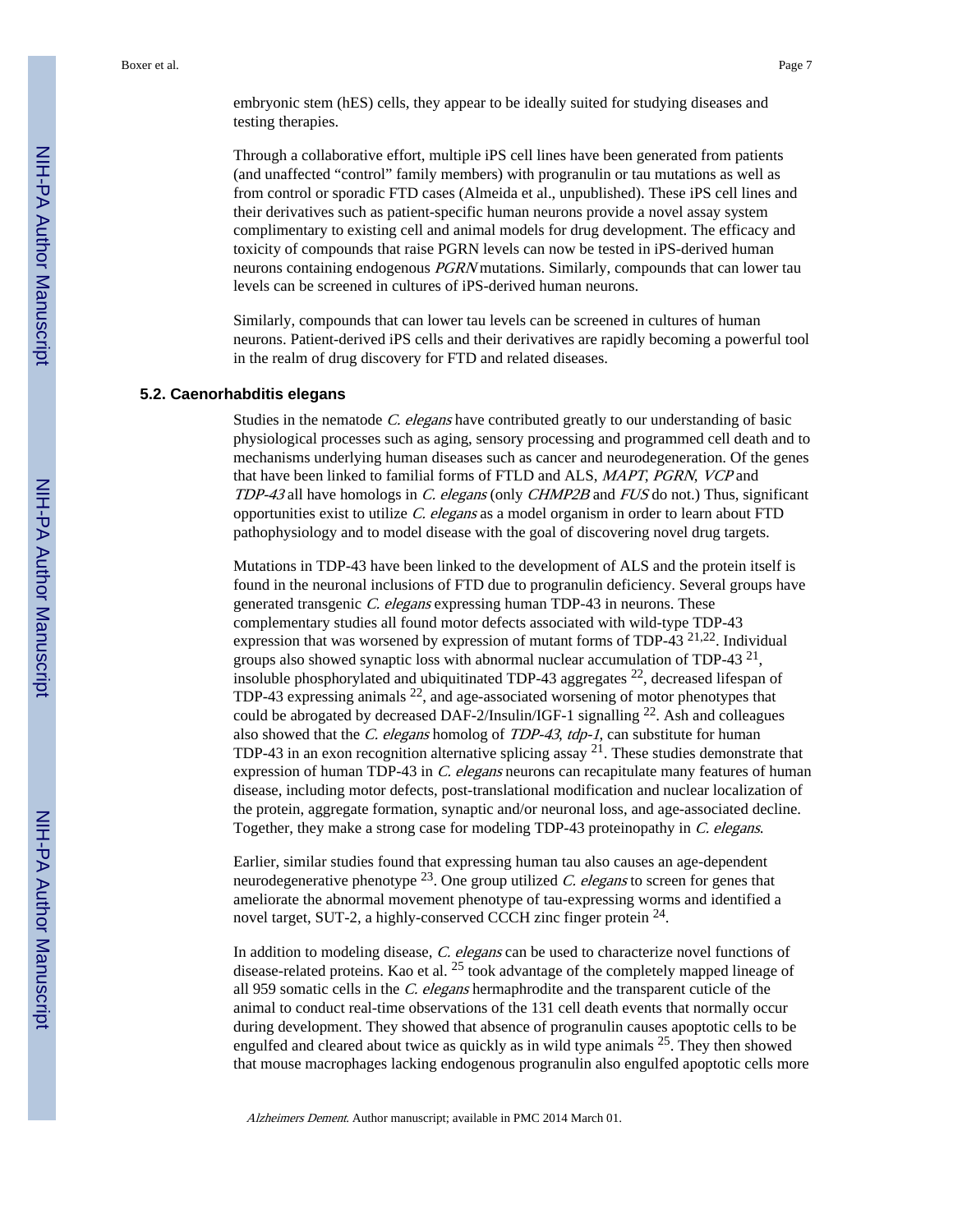quickly. These findings suggest that PGRN normally functions to slow the rate of dying cell clearance.

#### **5.3. Drosophila melanogaster**

Drosophila is a powerful model system for dissecting neurodegenerative disease and identifying potential genetic modifiers of disease-associated mutations. Homologues of several genes causing human autosmal FTD syndromes including valosin-containing protein (VCP), TDP-43 and tau have been identified and modified in Drosophila. Drosophila models are particularly useful for dissecting the pathogenic mechanisms associated with particular mutations and identifying possible therapeutic targets because they are relatively inexpensive to produce and have rapid life cycles. Transgenic *Drosophila* carrying human disease-associated tau mutations have been used to identify mechanisms that suppress tau toxicity such as the unfolded protein response  $^{26}$  and the *wingless* pathway  $^{27}$ . The ability to conduct assays of learning and memory in *Drosophila* along with analyses of known anatomical substrates of memory formation such as mushroom bodies, has revealed important aspects of dynamic regulation of tau protein phosphorylation in development and memory formation. <sup>28</sup>

#### **5.4. Zebrafish**

The zebrafish (Danio rerio)has been extensively used as a model for studying vertebrate development; embryos develop externally and are transparent, allowing direct observation of embryogenesis under the microscope and visualization of labeled cells using fluorescent reporter proteins. Zebrafish are prolific breeders and large numbers can be housed practically, facilitating large-scale genetic and chemical modifier screens. The zebrafish brain shares its basic organization with other vertebrates including mammals and contains neurochemical systems and specialized neuronal and glial cell populations of relevance to human neurodegenerative disorders (reviewed in 29). Many of the genes implicated in human neurological disorders have highly conserved orthologues in zebrafish, suggesting that molecular mechanisms involved in neurodegeneration may be recapitulated in zebrafish models <sup>29</sup>. This may allow use of models for the identification of drug targets and evaluation of therapeutic compounds. Since zebrafish larvae can be readily exposed to chemicals in multiwell plate formats, these models may provide an effective means for screening drugs for FTD in their early stages of development - from screens for novel chemical modifiers of disease phenotypes to rapid evaluation of panels of structural analogues for investigation of activity and toxicity in vivo.

Zebrafish expressing human tau either transiently  $30$  or in stable transgenic lines  $31,32$  have been reported, and provide evidence that zebrafish models can replicate biochemical, histological and neurobehavioral aspects of FTD. Human tau is a substrate for zebrafish kinases, resulting in its phosphorylation in vivo  $30,32$ . This was abrogated by inhibitors of human GSK3β, suggesting sufficient phylogenetic conservation that compounds optimized for activity in a mammalian system were effective in the zebrafish model, and supporting the idea that zebrafish models could be predictive of efficacy in other systems. Human Tau accumulated in the somato-dendritic compartment of zebrafish neurons  $31,32$ , reflecting a characteristic abnormality seen in FTD. In one model, using a conditionally-expressing system to achieve high expression levels of the P301L FTLD mutant  $32$ , motor abnormalities and enhanced cell death in the CNS were observed and tau accumulations became argyrophilic, resembling NFTs. The detailed characterization of other tau transgenic lines and zebrafish progranulin mutants are ongoing.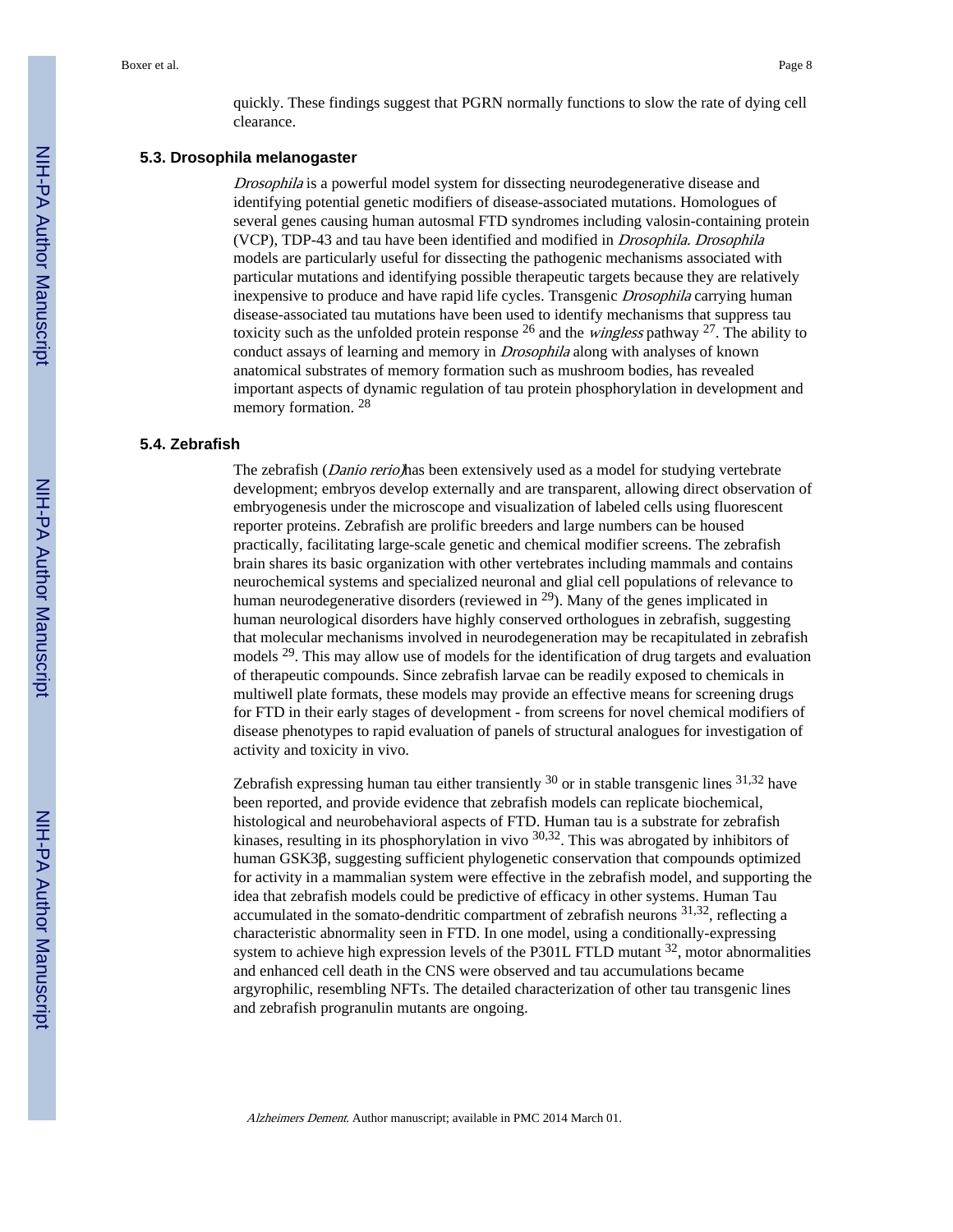#### **5.5. Transgenic mice**

**5.5.1. Tau transgenic models—**More than 25 lines of transgenic mice have been created that express human tau with mutations linked to FTD. Alternative splicing of the MAPT gene encoding tau gives rise to six isoforms in the adult human central nervous system. With the exception of a few lines that express tau mini-genes, most tau transgenic mice express cDNAs encoding a single splice variant, 4R tau with or without N-terminal inserts. In a recent comprehensive review, Noble et al. described the phenotypes of the several tau transgenic mice that have been created  $33$ , and a frequently updated list of transgenic lines can be found in the Alzforum compendium of research models ([http://](http://www.alzforum.org/res/com/tra/) [www.alzforum.org/res/com/tra/\)](http://www.alzforum.org/res/com/tra/). Not surprisingly, the spatio-temporal pattern and level of expression of transgenic protein, and hence the neuropathological and behavioral phenotypes, vary with the promoter used to drive the transgene and among specific lines.

Tau transgenic mice have provided important insights and raised new questions about mechanisms of tau-mediated neurotoxicity. Not all lines display the pronounced neurodegeneration seen in the human disease, but among those that do, deficits in synaptic plasticity and cognitive dysfunction precede neurodegeneration 34. Studies in mice further have shown that neurodegeneration and cognitive deficits can be dissociated from neurofibrillary pathology  $35$ . These findings point to the importance of identifying the species of tau responsible for synapto- and neuro-toxicity in mice and determining whether these tau species also occur in human neurodegenerative diseases and call into question whether therapies aimed at reducing neurofibrillary tangles will have any clinical benefit.

Tau transgenic mice have been used for pre-clinical testing of potential therapies, including kinase inhibitors, tau-related immunotherapy, and anti-inflammatory drugs (reviewed by <sup>33</sup>), although the number of studies is small compared to the number of pre-clinical studies in APP transgenic models relevant to AD.  $36$  A challenge in translating results from APP mice to humans is that APP mice show little neurodegeneration and mimic the asymptomatic phase of the disease, while the majority of clinical trials have been conducted in people with clinically diagnosed disease and accompanying neurodegeneration  $36$ . A parallel situation is likely to exist for FTD, and therapies intended as treatments for people with symptomatic disease should be tested in tau transgenic mice that exhibit neurodegeneration.

**5.5.2. Progranulin and TDP-43 transgenic mice—**In an attempt to understand TDP-43 function researchers have generated mouse models. Models with targeted deletion of TDP-43 are embryonic lethal early in gestation (E7.5 or earlier), whereas hemizygous null TDP-43 animals show normal levels levels of TDP-43, suggesting that some form of autoregulation of TDP-43 expression occurs  $37$ . Transgenic mice that overexpress wild-type human TDP-43 develop dose-dependent down regulation of endogenous mouse TDP-43 and the highest expressing lines develop motor dysfunction and die by 2 months of age <sup>38</sup>. A transgenic mouse line expressing CAMKII-driven full-length mouse TDP have learning and memory impairment at 2 months, with motor deficits and mild impairment in LTP by 6 months of age <sup>39</sup>. Transgenic mice with inducible CAMKII-driven human wild-type TDP-43 or nuclear localization signal mutant (NLSmutant) TDP-43 over-expression have been reported recently 40. Following induction of TDP-43, progressive cell loss in the dentate gyrus and cortex occurs with more acute neuronal loss and massive gliosis seen in the NLS mutant mouse. Rare TDP-43 protein aggregates were found in neurons, and were correlated with level of over-expression, but did not appear to be required for cell loss.

Progranulin (PGRN) haploinsufficiency has recently been identified as a cause of familial frontotemporal dementia (FTD), but the normal function of PGRN in the brain is currently not well understood. Recent work using mouse models has defined the expression of progranulin in the brain 41. PGRN is expressed late in neurodevelopment, co-localizing with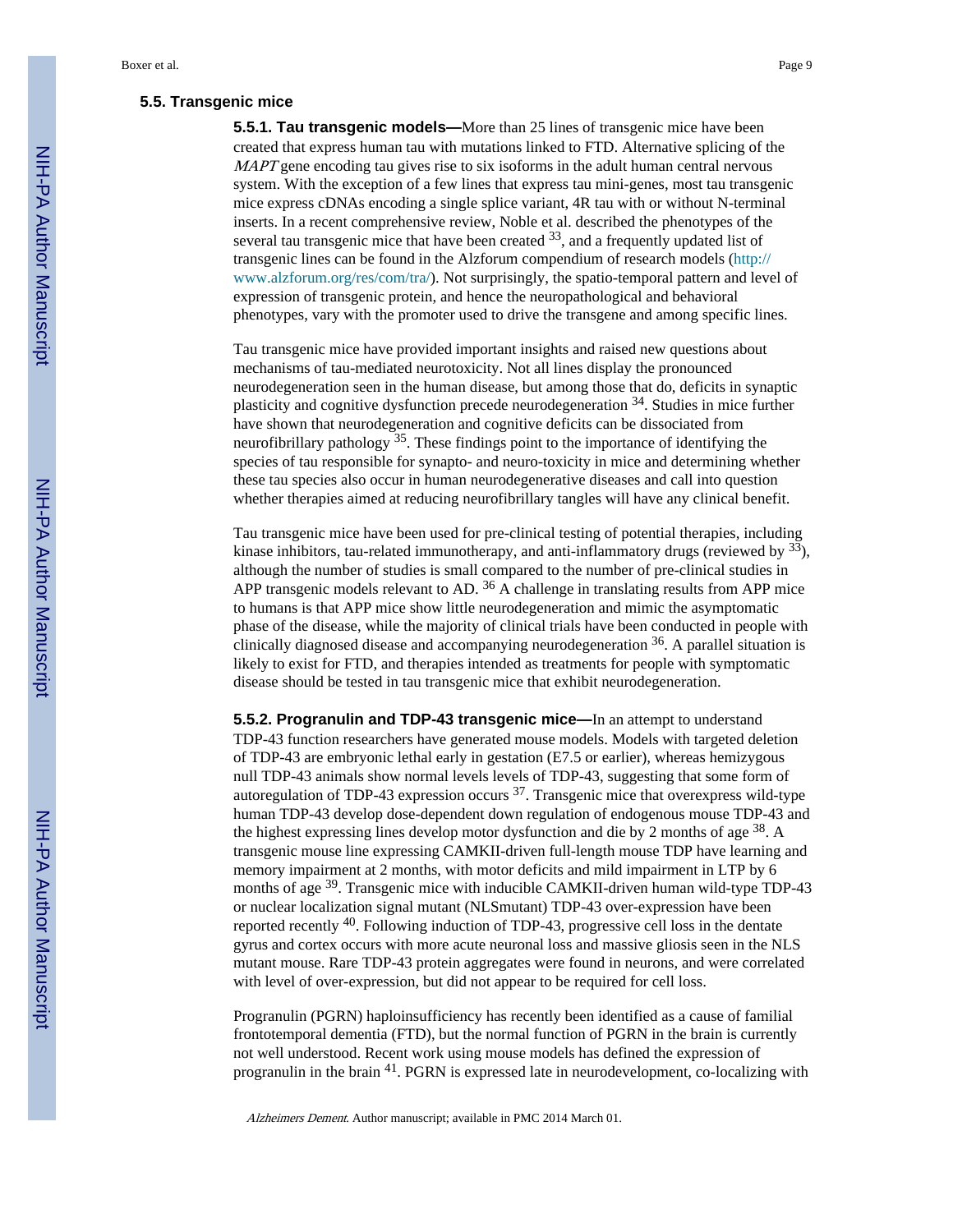Boxer et al. Page 10

markers of mature neurons. PGRN is expressed in neurons in most brain regions, with high expression in the thalamus, hippocampus, and cortex. Microglia also express progranulin, and the level of expression is up-regulated by microglial activation. To functionally examine the role of progranulin in the CNS, several groups have generated knockout mice targeting the progranulin locus (GrnKO mice). GrnKO mice show sex-specific alterations in behavior 42 and increased anxiety suggesting that progranulin is involved in sexual development in the brain. Other subtle behavioral abnormalities have also been reported including depression- and/or disinhibition-like behavior, deficits in social recognition, and impaired spatial learning  $43$ . With advanced age GRN KO mice develop neuropathology characterized by accumulation of ubiquitinated proteins, lipofuscinosis, microgliosis, and astrocytosis. <sup>44</sup> .

Analysis of synaptic transmission in these GrnKO mice identified disrupted synaptic connectivity and impaired synaptic plasticity (long-term potentiation in the hippocampus). <sup>45</sup> Pyramidal cells in the CA1 region of the hippocampus have an altered dendritic morphology and decreased spine density compared to wild-type mice. The observed changes in behavior, synaptic transmission, and neuronal morphology in GrnKO mice occur prior to gross neuropathology that is not apparent until 18 months of age. These studies suggest that progranulin deficiency leads to reduced synaptic connectivity and impaired plasticity that precedes overt neuropathological changes or cell loss. Synaptic dysfunction may be one of the earliest deficits caused by a lack of progranulin, and may contribute to FTD pathology in human patients. Strategies aimed at increasing or maintaining synaptic transmission may prove useful in the treatment of FTD.

**5.5.3. Transgenic models to study the role of neuroinflammation in FTD—**There is increasing evidence favoring a significant neuroinflammatory component in FTD. First, a large number of inflammatory cells (microglia and astrocytes) and molecules (cytokines, chemokines, complement components, etc.) are present at elevated levels in the brains of individuals with FTDs. Second, haploinsufficiency for GRN, a gene involved in immune regulation in the periphery, is a major cause of tau-negative FTD 11,17. PGRN regulates microglial function and GRN knockout mice demonstrate increased microglial proliferation and other abnormalities. 46 Third, there is recent evidence that there are alterations in inflammatory cells/molecules prior to the aggregation of the microtubule-associated protein tau in several different mouse models of  $FTD<sup>34</sup>$ . While these largely correlative studies suggest a link between FTDs and neuroinflammation, the exact contribution of inflammatory cells and molecules to the pathogenesis of FTDs and the therapeutic potential of targeting neuroinflammatory pathways for FTD remains to be established.

Microglia, the resident inflammatory cells of the brain, monitor the brain for pathological alterations and become activated in most neurodegenerative diseases, including FTDs. Microglial activation can be beneficial or detrimental, contingent on context, and involves morphological alterations, proliferation, phagocytosis, migration, enhanced expression of cell surface receptors and production of cytokines. One significant way that neuroinflammation is regulated is through neuronal-microglial signaling through the chemokine fractalkine (CX3CL1), and its receptor, CX3CR1. Several lines of evidence suggest a specific role for this chemokine in neuroinflammation: 1) CX3CL1 is highly expressed by neurons and CX3CR1 is exclusively expressed by microglia; 2) CX3CL1 is neuroprotective in several different models of neuroinflammation  $47$ ; and 3) lack of CX3CR1 in mice worsened neurodegenerative phenotypes in mouse models of both Parkinson's disease and amyotrophic lateral sclerosis <sup>48</sup>.

To examine the role of CX3CR1-CX3CL1 signaling in FTLDs, Cx3cr1 knockout mice were crossed with hTau mice <sup>49</sup>. Notably, hTau;  $Cx3cr1^{-/-}$  mice exhibited increased MAPT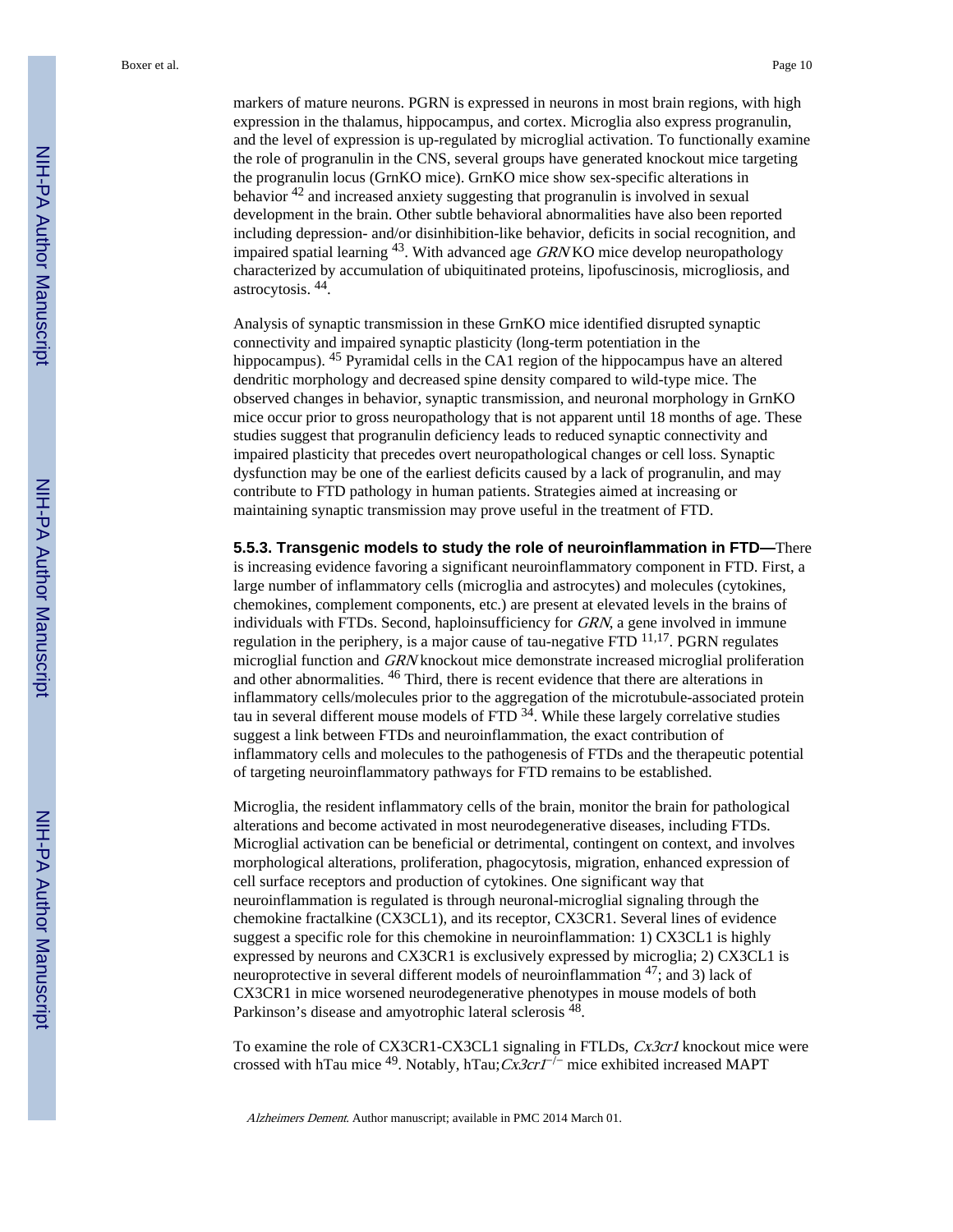phosphorylation when compared to age-matched hTau;  $Cx3cr1^{+/+}$  mice. Furthermore, biochemical analysis revealed elevated levels of aggregated MAPT in hTau;  $Cx3cr1^{-/-}$  mice that was confirmed by Gallyas silver staining of the brain sections. In addition, hTau;  $Cx3cr1^{-/-}$  mice exhibited deficits in working memory when compared to age-matched hTau;  $Cx3crI^{+/+}$  controls. Finally, CX3CR1 deficiency was associated with enhanced microglial activation in hTau;  $Cx3cr1^{-/-}$  mice when compared to hTau;  $Cx3cr1^{+/+}$  or nontransgenic controls. Taken together, these results demonstrate that the absence of CX3CR1 results in enhanced tau phosphorylation, aggregation, microglial activation and working memory deficits in the hTau mice. Additional experiments utilizing cultured neurons and microglia demonstrated that CX3CR1 deficiency acts via microglial activation to accelerate tau phosphorylation and aggregation in hTau mice potentially via an interleukin 1 (IL-1) dependent pathway. These studies suggest neuroinflammatory pathways directly contribute to the pathogenesis of FTDs and that CX3CL1-CX3CR1 signaling and/or IL-1 are potentially intriguing therapeutic targets for FTD. Since microglial-mediated neuroinflammation is measurable in living humans with FTD, using the PET ligand [11C]  $(R)$ -PK11195<sup>50</sup>, which can also be used in transgenic mice, rapid translation of microglial drugs from mouse to humans may be possible.

**5.5.4. Assessment of FTD-like behaviors in transgenic mice—**When using animal models to study a disease, the choice of outcome measure is as important as the model itself. For mouse models, the most common outcome measures are behavioral or pathological. Behavioral outcome measures provide a significant advantage because they reflect function, and thus obviate difficulties in interpreting whether a given pathological change is "good" or "bad". Behavioral measures are widely used for AD mouse models, including the Morris water maze which tests hippocampus-dependent memory. Given the differences between the two diseases, measures ideal for AD may not be the best choices for FTD.

Although it might seem challenging to find behavioral assays for FTD mouse models given the complex nature of the disease, several features of FTD are in fact amendable to behavioral analysis in mice. One aspect of FTD that can be examined in mice is social dysfunction. Mouse models of autism, another disorder with prominent social dysfunction, have demonstrated the usefulness of several social tests. <sup>51</sup> Some FTD models have already been found to exhibit abnormalities on these tests. <sup>43</sup> Of particular importance to modeling FTD is the observation that social dysfunction in mice can arise as a result of abnormalities in frontal cortex. 52 Repetitive behavior is another symptom of FTD that may also serve as a useful outcome measure in mouse models. Repetitive behavior is common and disabling in FTD, and includes complex compulsive behaviors, motor and vocal stereotypies, and selfinjurious pathological grooming. Repetitive grooming in FTD seems to relate to striatal dysfunction, and interestingly, mice lacking certain striatal genes exhibit repetitive grooming. 53 Amygdala dysfunction, which is associated with impaired fear conditioning in FTD, should also be amenable to study in mouse models. In summary, behavioral assays that reflect dysfunction of the networks involved in FTD are available and may be useful as outcome measures for mouse models of the disease.

#### **6. Improving predictive value of FTD animal models for human therapies: limitations of transgenic animals**

Drug development for the treatment of neurological or psychiatric disorders is particularly challenging and is known to have a low success rate compared to other therapeutic areas. There have been significant challenges in CNS drug development, especially for the treatment of neurodegenerative diseases. Compared to other therapeutic areas, CNS drugs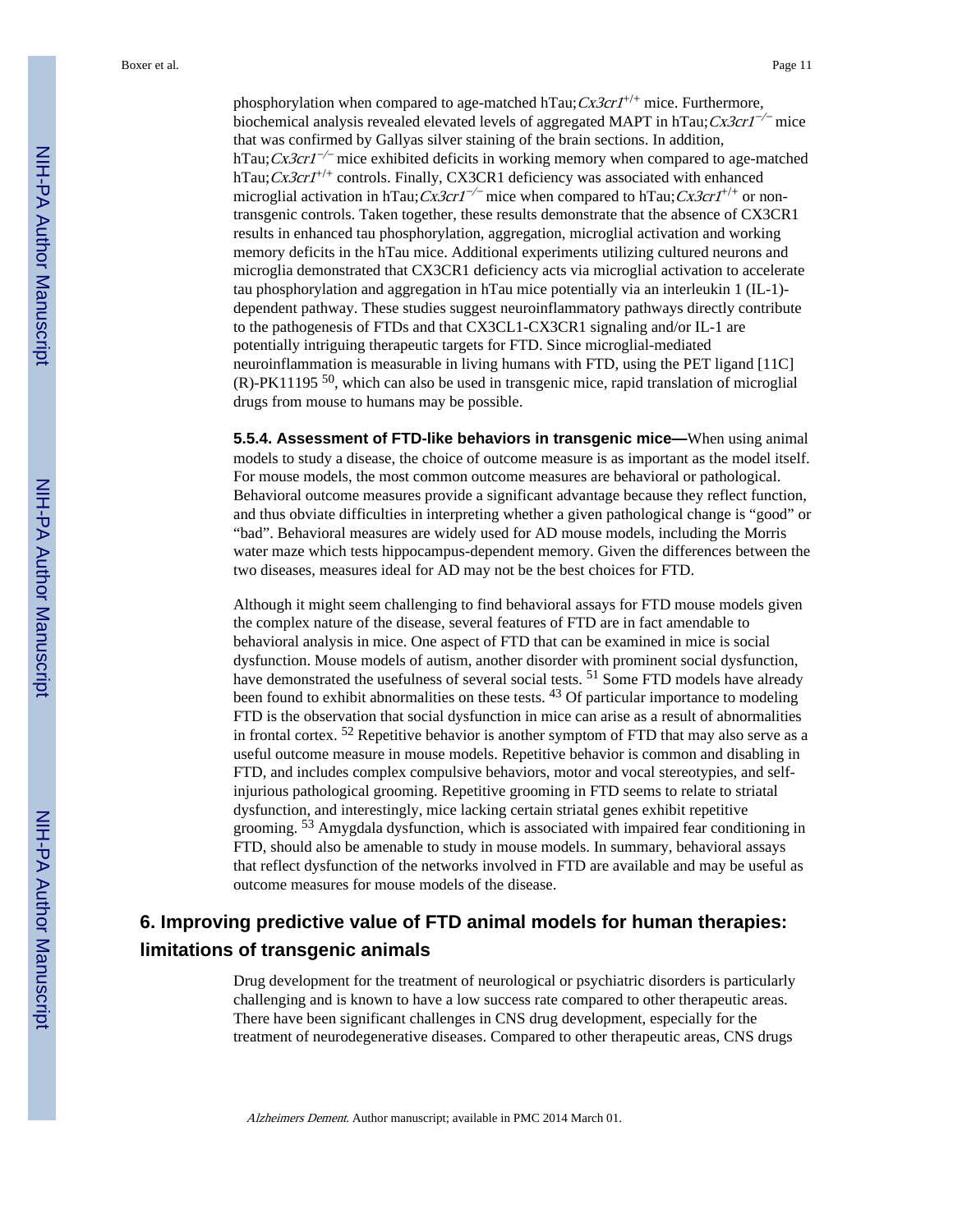have the lowest success rate in all phases of drug development. Only 1-2 % of phase I, 2-3 % of phase II, and 15% of phase III CNS drugs ever reach market. <sup>54</sup>

It is likely that a considerable proportion of CNS drug development failures for neurological disorders relate to problems with the predictive values of the pre-clinical models that are used to justify human clinical trials. Because FTD is a relatively uncommon disease, the ability to conduct multiple, large, concurrent human clinical trial will be limited. Recent clinical failures in other neurodegenerative indications such as AD and ALS that were not adequately predicted by pre-clinical animal studies suggest that three of the most important limitations of preclinical animal models relate to their: 1) relevance to the human disease state, 2) pharmacological applicability, and 3) how well they were initially validated. 55,56 FTD drug development will need to transfer more risk of a drug's ultimate failure from the clinical development stage back to the pre-clinical stage. By taking into account these limitations and designing more rigorous models and study procedures, it is hoped that FTD drug development efforts will be more successful in translating potential drugs into successful human treatments.

#### **6.1. Relevance to the human disease state**

One of the central questions facing CNS drug development is whether the pathology or pathophysiology seen in animal models is a fair representation of the human condition that is being studied <sup>57</sup>. Many transgenic models at best recapitulate rare genetic causes of more common human sporadic disease, and at worst may produce novel mechanisms of disease in animal models that are not relevant to the human disease. An excellent example of this issue is the reliance on transgenic models for the development of amyloid-related treatments for AD. All these models depend on some form of genetic mutation or combinations of mutations leading to the over-production of β-amyloid. These models are representative of the familial forms of AD, not necessarily of the late-onset sporadic form of AD. Models relying on over-expression of normal β-amyloid fail to produce tau deposits and are not associated with evidence of neuronal loss that is seen in human AD. 56 Similarly, most ALS drug development studies have relied on a transgenic mouse model that carries 23 copies of the human SOD1G93A mutation, whereas only a single copy of this mutation is found in the approximately 3% of human patients who have SOD1-related ALS. 58 Proposals to improve the predictive power of such imperfect animal models to select a lead candidate to move into clinical trials include using at least two different transgenic models as well as non-transgenic animal models to independently confirm pharmacological activity at doses predicted to be effective in humans. <sup>59</sup>

#### **6.2. Pharmacological applicability**

Even if the pathophysiology in the animal model is relevant and generalizable to the human condition, one of the greatest values of an animal model is the validation of pharmacological effect at the intended target. Early human clinical trials help to define right dose range and dosing paradigm to move into later-stage, pivotal trials. Therefore, pre-clinical models need to be able to provide informative data on a wide range of doses for both pharmacokinetic and pharmacodynamics outcome measures. Models or species that fail to yield these types of data (i.e., those that require intrathecal administration, or display intractable kinetics) require drug developers to rely on simplifying assumptions in clinical trials and consequently transfer a substantial portion of risk into human clinical trials which is undesirable.

Since some models may have more use in target validation than in verification of preclinical therapeutic efficacy, it has been suggested that two types of animal model studies be conducted: exploratory studies, focused on the mechanism and target engagement, and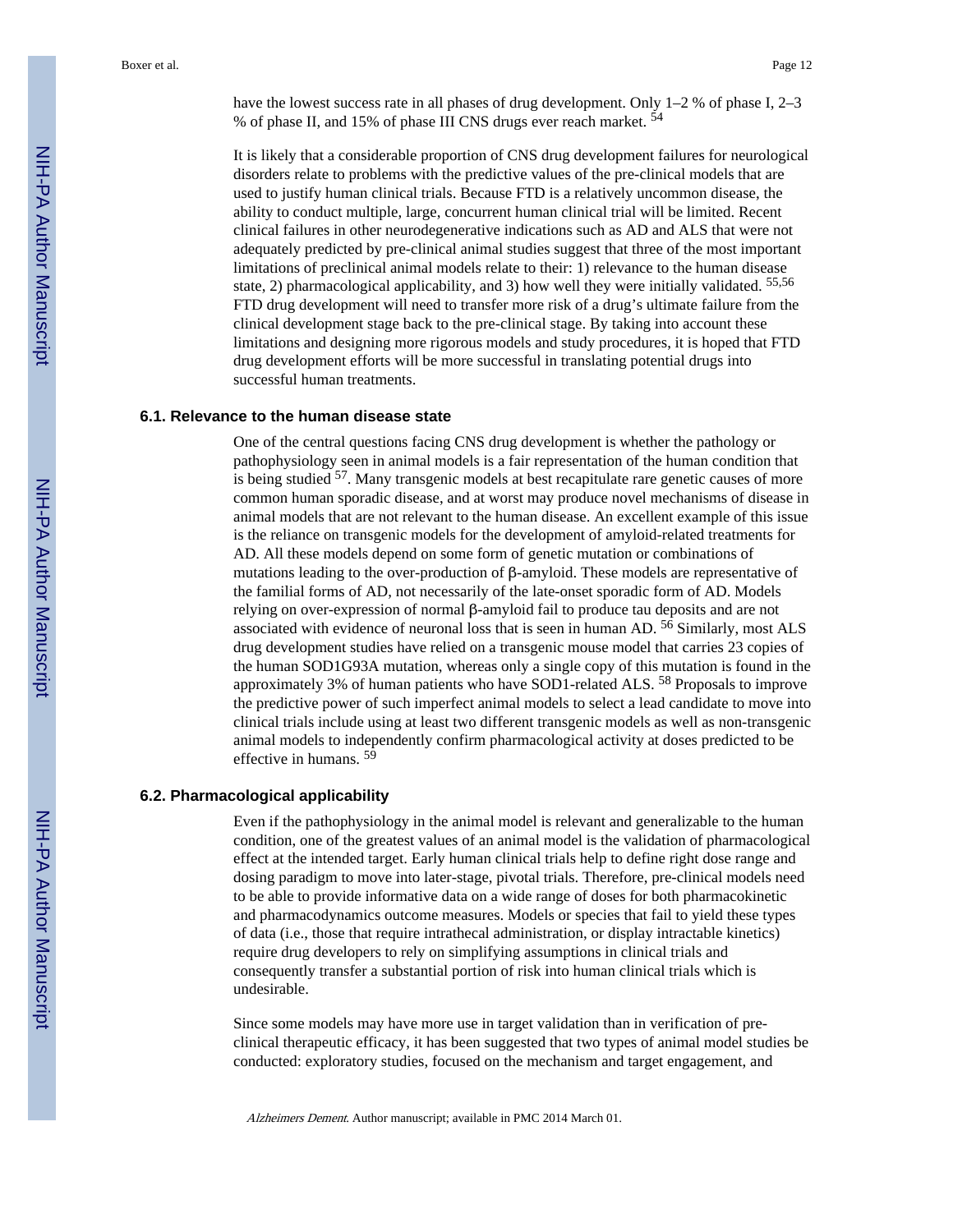therapeutic studies focused on a lead compound. <sup>59</sup> Therapeutic preclinical studies should incorporate rigorous study designs similar to human clinical trials such as randomization, placebo control and multiple drug doses, with pre-stated endpoints and power calculations. For maximal value, such studies should also incorporate pharmacokinetic and pharmacodynamic as well as absorption, distribution, metabolism and excretion (ADME) assays whenever possible. Finally, the use of biochemical, imaging, physiological and behavioral tests as potential biomarkers should be considered in pre-clinical animal trials with the aim of identifying a set of pharmacodynamics markers that are translatable into man. Using a consistent set of biomarkers throughout the pre-clinical to clinical transition would provide a more efficient determination of potential efficacy in man.

#### **6.3. Technical validation**

While the variety of potential animal models based on a given model of disease is rapidly expanding due to advances in the methods of transgenic model construction (e.g., knock-ins, knock-outs, conditional mutants and multiple concurrent gene defects) as well as pharmacological manipulations (selective toxins, target manipulation and others), many of these models have not undergone appropriate technical validation to determine the stability of the model from animal to animal, and generation to generation. For example it has been suggested that some previous positive outcomes in the SOD1 ALS mouse might be attributable to phenotypic variability within the mice that were studied due to either environmental (e.g., diet or health status) or biological factors (age, sex, genetic drift or background strain) that were not taken into account. 58 A corollary of these concerns is that models should have good evidence that there is a predictable relationship between phenotype and disease pathophysiology. The use of standard, positive control compounds or other manipulations that have known pharmacologic effects within the disease-relevant pathway can be applied in multiple model systems and are ideal tools that may accelerate technical validation.

An example of additional forms of technical validation that animal models should undergo is represented by the work undertaken by the ALS-Therapeutic Development Institute (TDI) in the SOD-1 model [\(http://www.als.net](http://www.als.net)) in which rigorous, large scale animal clinical trials are carried out. Admittedly, very few researchers will have the resources to validate their models to the same extent as the ALS-TDI, so there is a clear need for a transparent effort to identify the best models and come up with a funding model that allows the validation of the most promising models in a sustainable fashion. Negative drug efficacy results in animal models are often not published leading to a bias towards flawed, positive studies and wasted resources as multiple laboratories repeat experiments with ineffective compounds. <sup>60</sup> Replication of potentially beneficial drug effects in a given pre-clinical model should be independently confirmed before such results are used to make development decisions. A database of well-conducted animal studies (with adequate positive controls) of potential therapeutic molecules of interest, including those that fail to demonstrate benefit in a given model, would likely accelerate the development of the most promising compounds to prioritize for human clinical trials.

#### **7. Conclusion**

The molecular underpinnings of FTD are becoming increasingly clear. Although much work still needs to be done to relate certain clinical phenotypes to pathogenic molecules, the understanding of two molecular forms of FTD, FTD associated with tau pathology and FTD associated with PGRN haploinsufficiency, has reached sufficient maturity to begin to consider clinical trials of tau- and PGRN-related therapeutics. Development of such therapeutics will be greatly facilitated by the existence of FTD-specific animal models derived from expression of human FTD causing genes in flies, worms, fish and mice as well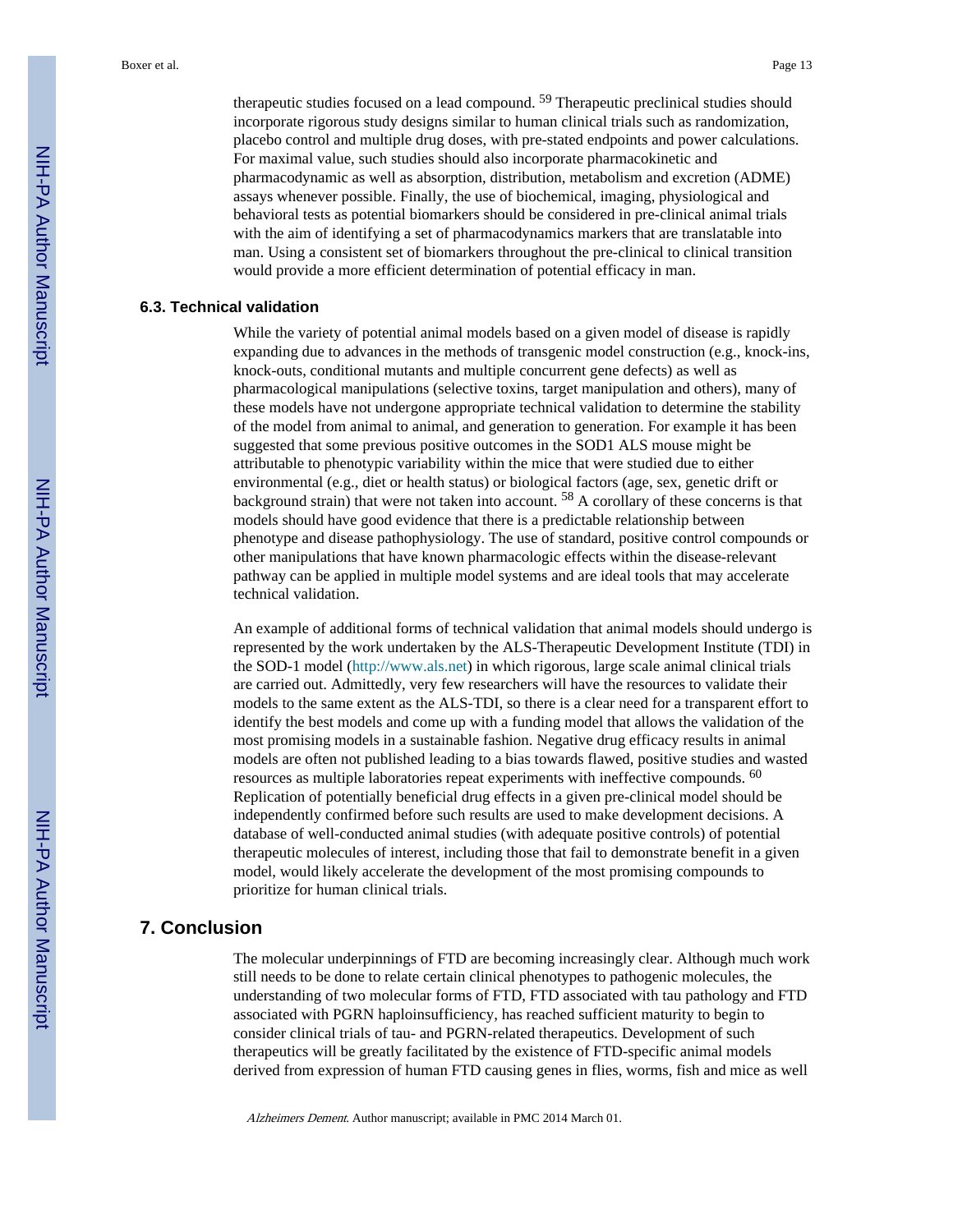as human neurons with the same mutations derived using iPS technology. FTD drug development efforts will also benefit from experience in AD and ALS, in which problems with the translation from transgenic mouse models to human clinical trials have been revealed. Such difficulties have led to new standards for animal experiments that should improve the translational process for FTD.

#### **References**

- 1. Gorno-Tempini ML, Hillis AE, Weintraub S, et al. Classification of primary progressive aphasia and its variants. Neurology. Mar 15; 2011 76(11):1006–1014. [PubMed: 21325651]
- 2. Rascovsky K, Hodges JR, Knopman D, et al. Sensitivity of revised diagnostic criteria for the behavioural variant of frontotemporal dementia. Brain: a journal of neurology. Aug 2.2011
- 3. Mackenzie IR, Neumann M, Bigio EH, et al. Nomenclature and nosology for neuropathologic subtypes of frontotemporal lobar degeneration: an update. Acta Neuropathol. Jan; 2010 119(1):1-4. [PubMed: 19924424]
- 4. Cairns NJ, Lee VM, Trojanowski JQ. The cytoskeleton in neurodegenerative diseases. J Pathol. Nov; 2004 204(4):438–449. [PubMed: 15495240]
- 5. Neumann M, Sampathu DM, Kwong LK, et al. Ubiquitinated TDP-43 in frontotemporal lobar degeneration and amyotrophic lateral sclerosis. Science. Oct 6; 2006 314(5796):130–133. [PubMed: 17023659]
- 6. Dejesus-Hernandez M, Mackenzie IR, Boeve BF, et al. Expanded GGGGCC Hexanucleotide Repeat in Noncoding Region of C9ORF72 Causes Chromosome 9p-Linked FTD and ALS. Neuron. Sep 21.2011
- 7. Arai T, Mackenzie IR, Hasegawa M, et al. Phosphorylated TDP-43 in Alzheimer's disease and dementia with Lewy bodies. Acta Neuropathol. Feb; 2009 117(2):125–136. [PubMed: 19139911]
- 8. Mackenzie IR, Munoz DG, Kusaka H, et al. Distinct pathological subtypes of FTLD-FUS. Acta Neuropathol. Feb; 2011 121(2):207–218. [PubMed: 21052700]
- 9. Goldman JS, Rademakers R, Huey ED, et al. An algorithm for genetic testing of frontotemporal lobar degeneration. Neurology. Feb 1; 2011 76(5):475–483. [PubMed: 21282594]
- 10. van Swieten J, Spillantini MG. Hereditary frontotemporal dementia caused by Tau gene mutations. Brain Pathol. Jan; 2007 17(1):63–73. [PubMed: 17493040]
- 11. van Swieten JC, Heutink P. Mutations in progranulin (GRN) within the spectrum of clinical and pathological phenotypes of frontotemporal dementia. Lancet Neurol. Oct; 2008 7(10):965–974. [PubMed: 18771956]
- 12. Skibinski G, Parkinson NJ, Brown JM, et al. Mutations in the endosomal ESCRTIII-complex subunit CHMP2B in frontotemporal dementia. Nat Genet. Aug; 2005 37(8):806–808. [PubMed: 16041373]
- 13. Kwiatkowski TJ Jr, Bosco DA, Leclerc AL, et al. Mutations in the FUS/TLS gene on chromosome 16 cause familial amyotrophic lateral sclerosis. Science. Feb 27; 2009 323(5918):1205–1208. [PubMed: 19251627]
- 14. Watts GD, Wymer J, Kovach MJ, et al. Inclusion body myopathy associated with Paget disease of bone and frontotemporal dementia is caused by mutant valosin-containing protein. Nat Genet. Apr; 2004 36(4):377–381. [PubMed: 15034582]
- 15. Vance C, Rogelj B, Hortobagyi T, et al. Mutations in FUS, an RNA processing protein, cause familial amyotrophic lateral sclerosis type 6. Science. Feb 27; 2009 323(5918):1208–1211. [PubMed: 19251628]
- 16. Williams RL, Urbe S. The emerging shape of the ESCRT machinery. Nat Rev Mol Cell Biol. May; 2007 8(5):355–368. [PubMed: 17450176]
- 17. Tang W, Lu Y, Tian QY, et al. The growth factor progranulin binds to TNF receptors and is therapeutic against inflammatory arthritis in mice. Science. Apr 22; 2011 332(6028):478–484. [PubMed: 21393509]
- 18. Yu J, Vodyanik MA, Smuga-Otto K, et al. Induced pluripotent stem cell lines derived from human somatic cells. Science. Dec 21; 2007 318(5858):1917–1920. [PubMed: 18029452]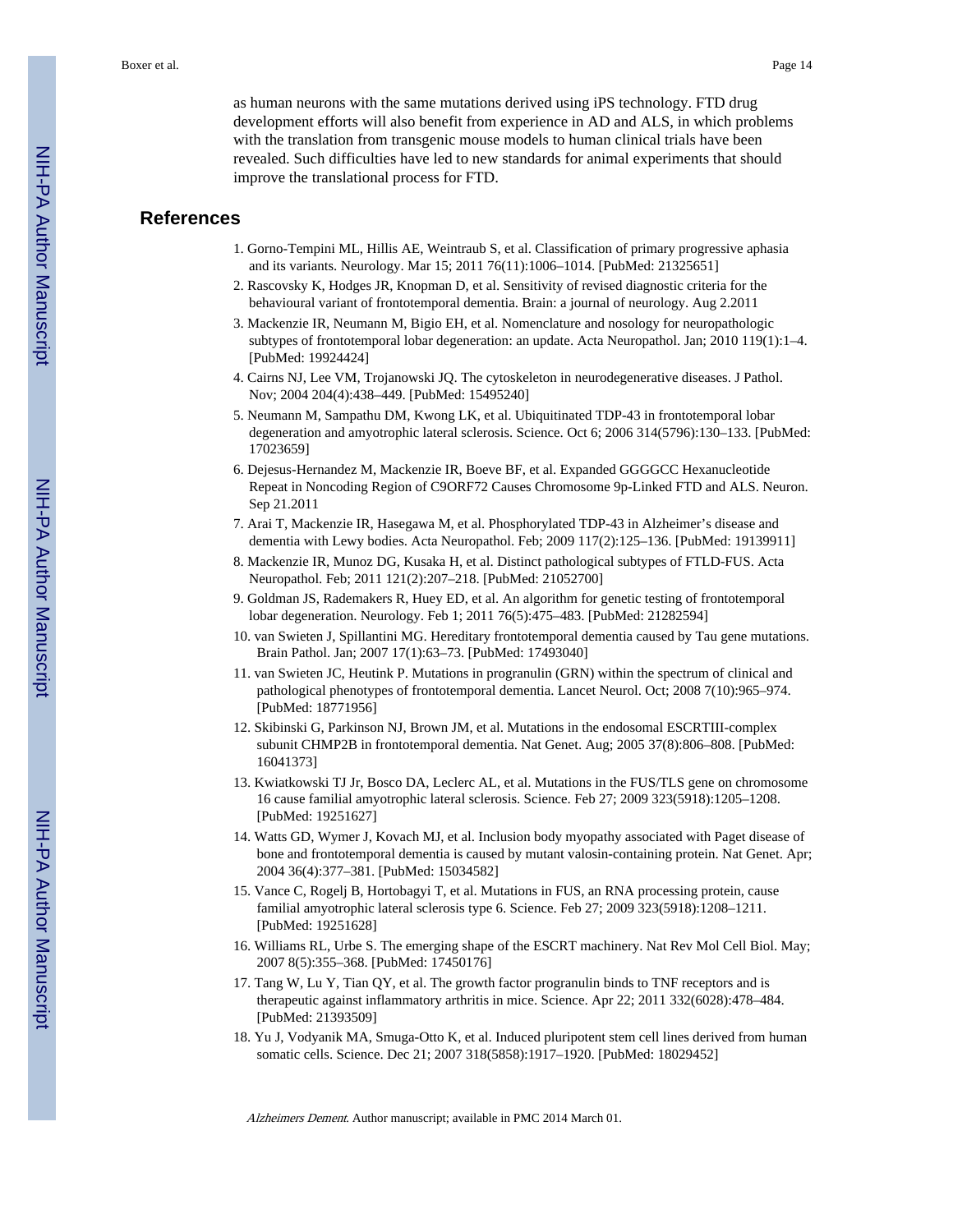- 19. Takahashi K, Tanabe K, Ohnuki M, et al. Induction of pluripotent stem cells from adult human fibroblasts by defined factors. Cell. Nov 30; 2007 131(5):861–872. [PubMed: 18035408]
- 20. Anokye-Danso F, Trivedi CM, Juhr D, et al. Highly efficient miRNA-mediated reprogramming of mouse and human somatic cells to pluripotency. Cell Stem Cell. Apr 8; 2011 8(4):376–388. [PubMed: 21474102]
- 21. Ash PE, Zhang YJ, Roberts CM, et al. Neurotoxic effects of TDP-43 overexpression in C. elegans. Hum Mol Genet. Aug 15; 2010 19(16):3206–3218. [PubMed: 20530643]
- 22. Liachko NF, Guthrie CR, Kraemer BC. Phosphorylation promotes neurotoxicity in a Caenorhabditis elegans model of TDP-43 proteinopathy. J Neurosci. Dec 1; 2010 30(48):16208– 16219. [PubMed: 21123567]
- 23. Brandt R, Gergou A, Wacker I, Fath T, Hutter H. A Caenorhabditis elegans model of tau hyperphosphorylation: induction of developmental defects by transgenic overexpression of Alzheimer's disease-like modified tau. Neurobiol Aging. Jan; 2009 30(1):22–33. [PubMed: 17590239]
- 24. Guthrie CR, Schellenberg GD, Kraemer BC. SUT-2 potentiates tau-induced neurotoxicity in Caenorhabditis elegans. Hum Mol Genet. May 15; 2009 18(10):1825–1838. [PubMed: 19273536]
- 25. Kao AW, Eisenhut RJ, Martens LH, et al. A neurodegenerative disease mutation that accelerates the clearance of apoptotic cells. Proc Natl Acad Sci U S A. Mar 15; 2011 108(11):4441–4446. [PubMed: 21368173]
- 26. Loewen CA, Feany MB. The unfolded protein response protects from tau neurotoxicity in vivo. PLoS ONE. 2010; 5(9)
- 27. Jackson GR, Wiedau-Pazos M, Sang TK, et al. Human wild-type tau interacts with wingless pathway components and produces neurofibrillary pathology in Drosophila. Neuron. May 16; 2002 34(4):509–519. [PubMed: 12062036]
- 28. Kosmidis S, Grammenoudi S, Papanikolopoulou K, Skoulakis EM. Differential effects of Tau on the integrity and function of neurons essential for learning in Drosophila. J Neurosci. Jan 13; 2010 30(2):464–477. [PubMed: 20071510]
- 29. Sager JJ, Bai Q, Burton EA. Transgenic zebrafish models of neurodegenerative diseases. Brain Struct Funct. Mar; 2010 214(2–3):285–302. [PubMed: 20162303]
- 30. Tomasiewicz HG, Flaherty DB, Soria JP, Wood JG. Transgenic zebrafish model of neurodegeneration. J Neurosci Res. Dec 15; 2002 70(6):734–745. [PubMed: 12444595]
- 31. Bai Q, Garver JA, Hukriede NA, Burton EA. Generation of a transgenic zebrafish model of Tauopathy using a novel promoter element derived from the zebrafish eno2 gene. Nucleic Acids Res. 2007; 35(19):6501–6516. [PubMed: 17897967]
- 32. Paquet D, Bhat R, Sydow A, et al. A zebrafish model of tauopathy allows in vivo imaging of neuronal cell death and drug evaluation. J Clin Invest. May; 2009 119(5):1382–1395. [PubMed: 19363289]
- 33. Noble W, Hanger DP, Gallo JM. Transgenic mouse models of tauopathy in drug discovery. CNS Neurol Disord Drug Targets. Aug; 2010 9(4):403–428. [PubMed: 20522014]
- 34. Yoshiyama Y, Higuchi M, Zhang B, et al. Synapse loss and microglial activation precede tangles in a P301S tauopathy mouse model. Neuron. Feb 1; 2007 53(3):337–351. [PubMed: 17270732]
- 35. Santacruz K, Lewis J, Spires T, et al. Tau suppression in a neurodegenerative mouse model improves memory function. Science. Jul 15; 2005 309(5733):476–481. [PubMed: 16020737]
- 36. Zahs KR, Ashe KH. 'Too much good news' are Alzheimer mouse models trying to tell us how to prevent, not cure, Alzheimer's disease? Trends Neurosci. Aug; 2010 33(8):381–389. [PubMed: 20542579]
- 37. Kraemer BC, Schuck T, Wheeler JM, et al. Loss of murine TDP-43 disrupts motor function and plays an essential role in embryogenesis. Acta Neuropathol. Apr; 2010 119(4):409–419. [PubMed: 20198480]
- 38. Xu YF, Gendron TF, Zhang YJ, et al. Wild-type human TDP-43 expression causes TDP-43 phosphorylation, mitochondrial aggregation, motor deficits, and early mortality in transgenic mice. J Neurosci. Aug 11; 2010 30(32):10851–10859. [PubMed: 20702714]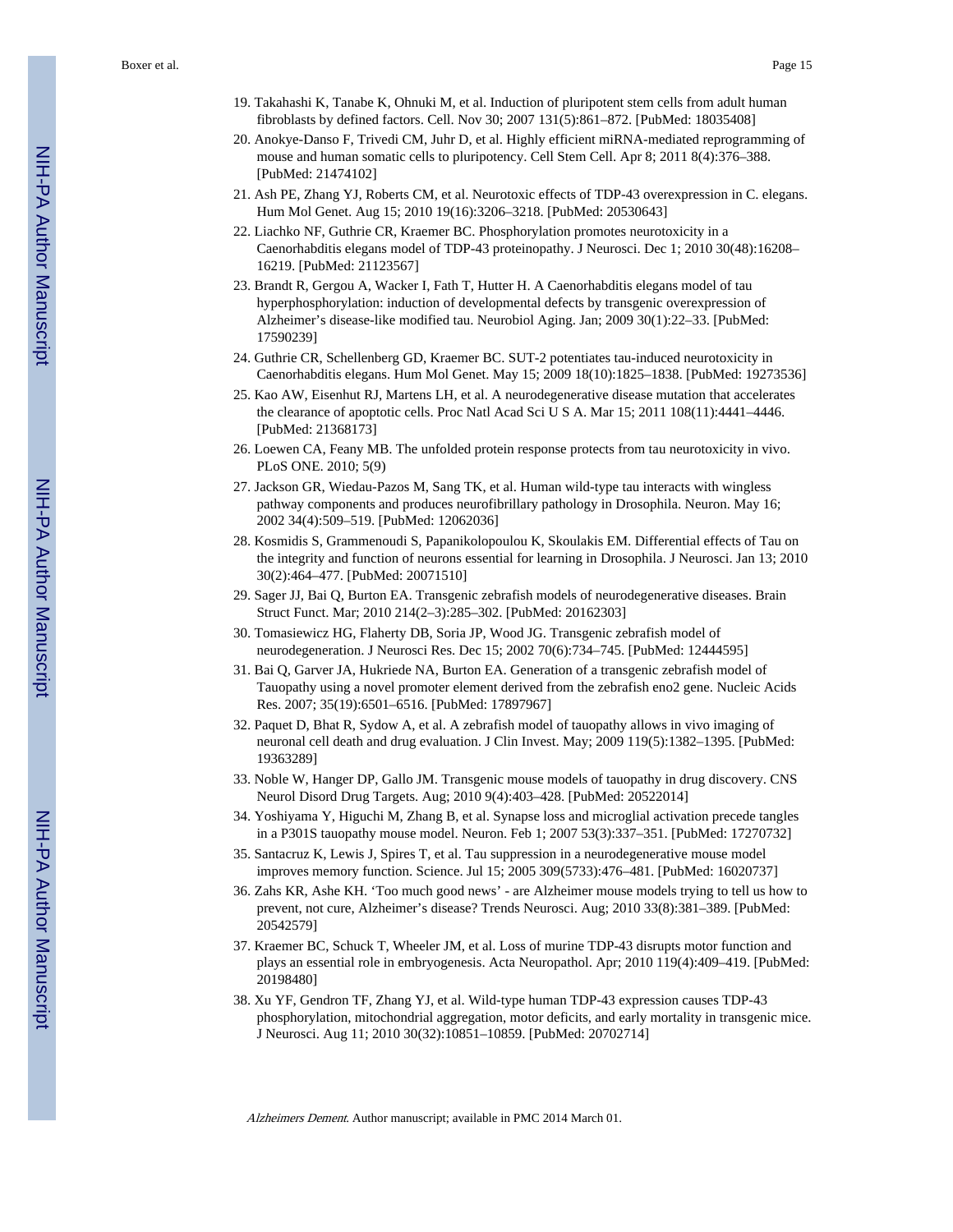- 39. Tsai KJ, Yang CH, Fang YH, et al. Elevated expression of TDP-43 in the forebrain of mice is sufficient to cause neurological and pathological phenotypes mimicking FTLD-U. J Exp Med. Aug 2; 2010 207(8):1661–1673. [PubMed: 20660618]
- 40. Igaz LM, Kwong LK, Lee EB, et al. Dysregulation of the ALS-associated gene TDP-43 leads to neuronal death and degeneration in mice. J Clin Invest. Feb 1; 2011 121(2):726–738. [PubMed: 21206091]
- 41. Petkau TL, Neal SJ, Orban PC, et al. Progranulin expression in the developing and adult murine brain. J Comp Neurol. Oct 1; 2010 518(19):3931–3947. [PubMed: 20737593]
- 42. Kayasuga Y, Chiba S, Suzuki M, et al. Alteration of behavioural phenotype in mice by targeted disruption of the progranulin gene. Behav Brain Res. Dec 28; 2007 185(2):110–118. [PubMed: 17764761]
- 43. Yin F, Dumont M, Banerjee R, et al. Behavioral deficits and progressive neuropathology in progranulin-deficient mice: a mouse model of frontotemporal dementia. FASEB J. Jul 28.2010
- 44. Ahmed Z, Sheng H, Xu YF, et al. Accelerated lipofuscinosis and ubiquitination in granulin knockout mice suggest a role for progranulin in successful aging. Am J Pathol. Jul; 2010 177(1): 311–324. [PubMed: 20522652]
- 45. Tapia L, Milnerwood A, Guo A, et al. Progranulin deficiency decreases gross neural connectivity but enhances transmission at individual synapses. J Neurosci. Aug 3; 2011 31(31):11126–11132. [PubMed: 21813674]
- 46. Yin F, Banerjee R, Thomas B, et al. Exaggerated inflammation, impaired host defense, and neuropathology in progranulin-deficient mice. J Exp Med. Jan 18; 2010 207(1):117–128. [PubMed: 20026663]
- 47. Mizuno T, Kawanokuchi J, Numata K, Suzumura A. Production and neuroprotective functions of fractalkine in the central nervous system. Brain Res. Jul 25; 2003 979(1–2):65–70. [PubMed: 12850572]
- 48. Cardona AE, Pioro EP, Sasse ME, et al. Control of microglial neurotoxicity by the fractalkine receptor. Nat Neurosci. Jul; 2006 9(7):917–924. [PubMed: 16732273]
- 49. Bhaskar K, Konerth M, Kokiko-Cochran ON, Cardona A, Ransohoff RM, Lamb BT. Regulation of tau pathology by the microglial fractalkine receptor. Neuron. Oct 6; 2010 68(1):19–31. [PubMed: 20920788]
- 50. Cagnin A, Rossor M, Sampson EL, Mackinnon T, Banati RB. In vivo detection of microglial activation in frontotemporal dementia. Annals of Neurology. Dec; 2004 56(6):894–897. [PubMed: 15562429]
- 51. Crawley JN. Mouse behavioral assays relevant to the symptoms of autism. Brain Pathol. Oct; 2007 17(4):448–459. [PubMed: 17919130]
- 52. Scearce-Levie K, Roberson ED, Gerstein H, et al. Abnormal social behaviors in mice lacking Fgf17. Genes Brain Behav. 2008; 7(3):344–354. [PubMed: 17908176]
- 53. Peça J, Feliciano C, Ting JT, et al. Shank3 mutant mice display autistic-like behaviours and striatal dysfunction. Nature. Apr 28; 2011 472(7344):437–442. [PubMed: 21423165]
- 54. Alavijeh MS, Chishty M, Qaiser MZ, Palmer AM. Drug metabolism and pharmacokinetics, the blood-brain barrier, and central nervous system drug discovery. Neuro Rx. Oct; 2005 2(4):554– 571. [PubMed: 16489365]
- 55. van der Worp HB, Howells DW, Sena ES, et al. Can animal models of disease reliably inform human studies? PLoS Med. Mar.2010 7(3):e1000245. [PubMed: 20361020]
- 56. Jucker M. The benefits and limitations of animal models for translational research in neurodegenerative diseases. Nat Med. Nov; 2010 16(11):1210–1214. [PubMed: 21052075]
- 57. Hackam DG, Redelmeier DA. Translation of research evidence from animals to humans. Jama. Oct 11; 2006 296(14):1731–1732. [PubMed: 17032985]
- 58. Scott S, Kranz JE, Cole J, et al. Design, power, and interpretation of studies in the standard murine model of ALS. Amyotrophic lateral sclerosis: official publication of the World Federation of Neurology Research Group on Motor Neuron Diseases. 2008; 9(1):4–15. [PubMed: 18273714]
- 59. Fillit, H.; Shineman, D.; Morse, I., et al. Accelerating Drug Discovery for Alzheimer's Disease: Best Practices for Preclinical Animal Studies. New York: 2010.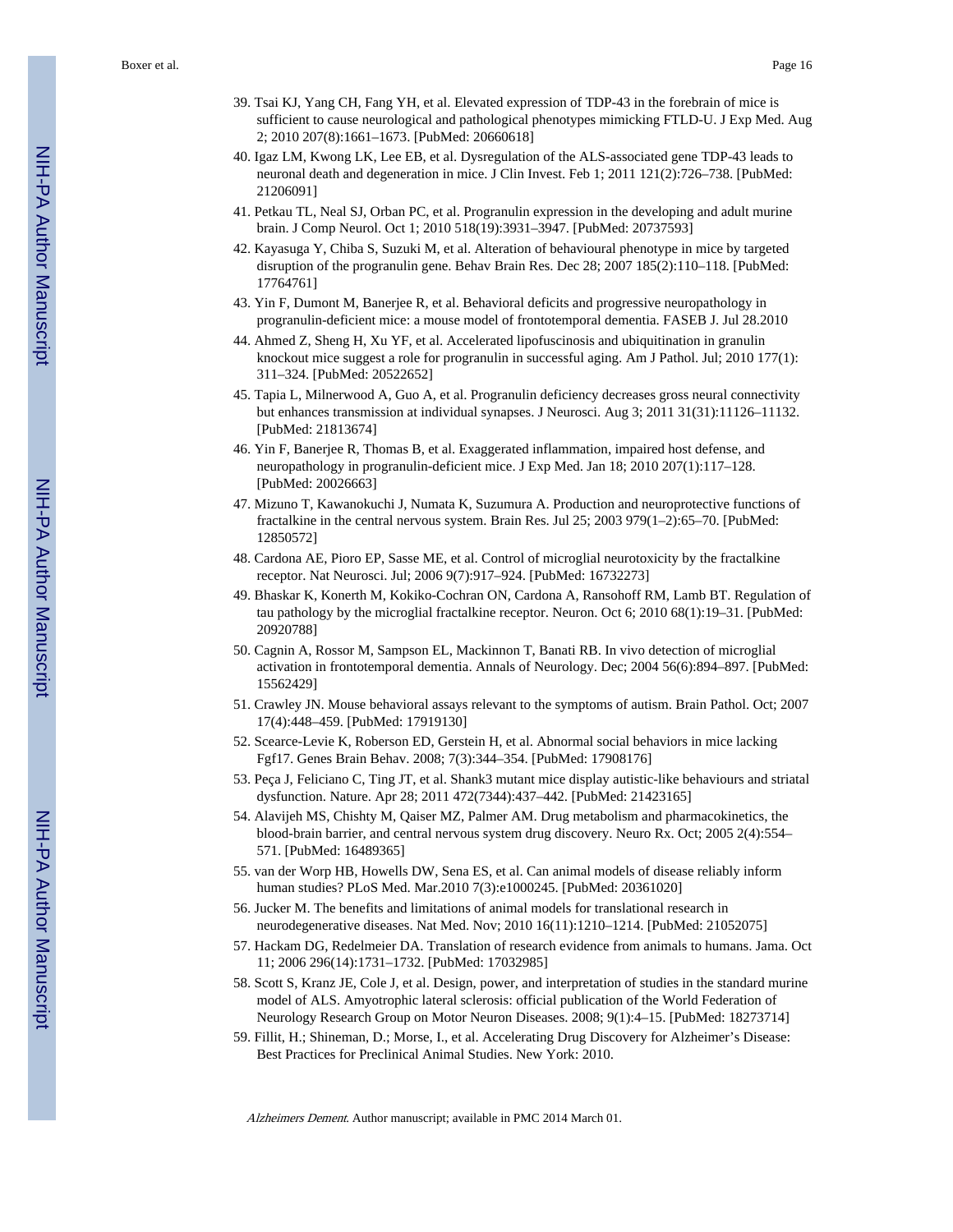60. Sena ES, van der Worp HB, Bath PM, Howells DW, Macleod MR. Publication bias in reports of animal stroke studies leads to major overstatement of efficacy. PLoS biology. Mar.2010 8(3):e1000344. [PubMed: 20361022]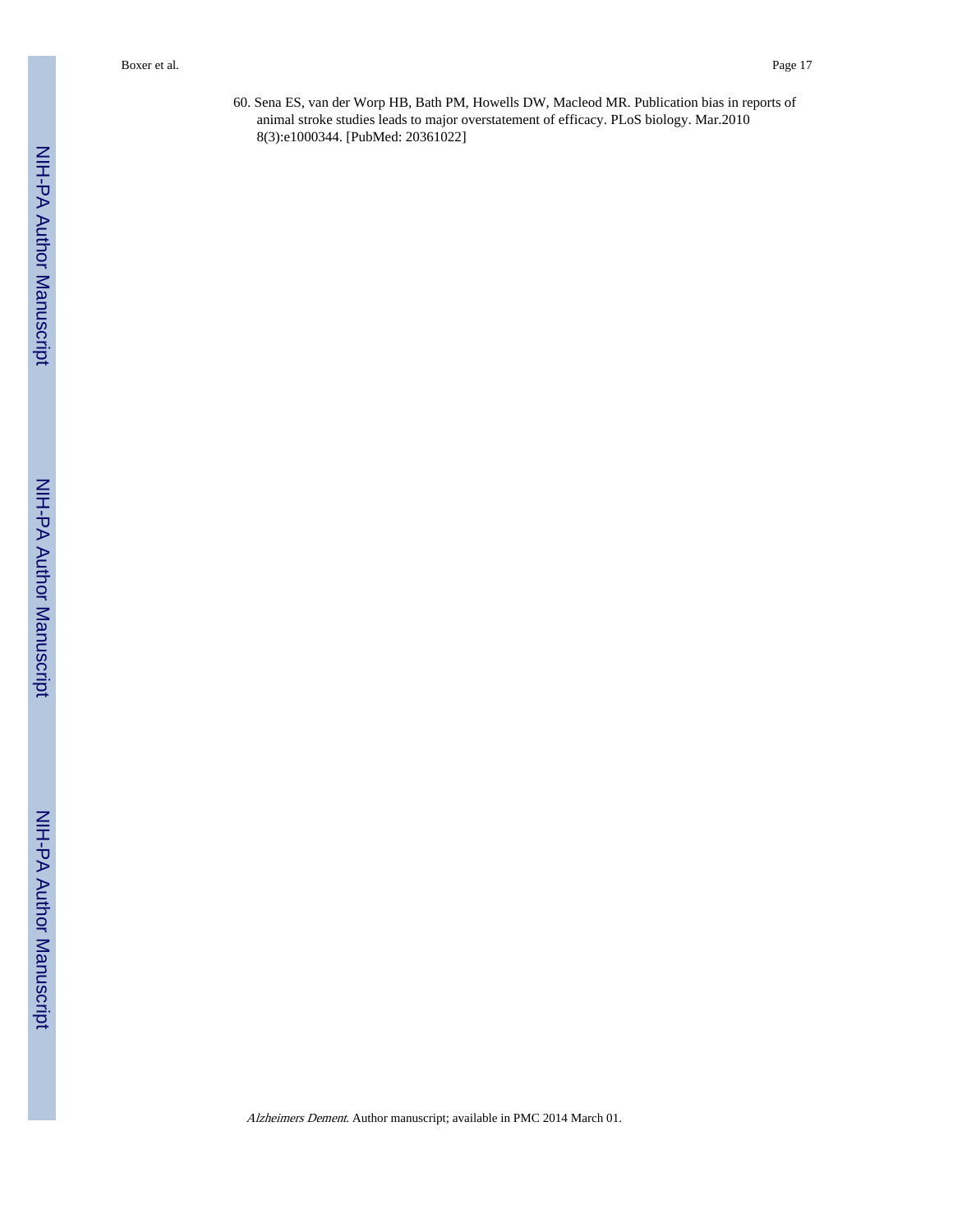

#### **Figure 1. Neuropathological classification of FTD subtypes**

Frontotemporal lobar degeneration (FTLD) encompasses three distinct neuropathologic categories which are identified by the molecular pathology of the misfolded protein within the inclusion: FTLD-Tau, FTLD-TDP, and FTLD-FUS; the molecular pathology of a fourth category, FTLD with epitopes of the ubiquitin-proteasome system (FTLD-UPS), remains indeterminate. 3R, 4R, 3R/4R the predominant tau isoform within the inclusion; PICK, Pick disease; FTLD with microtubule-associated protein tau (MAPT) mutation with inclusions of 3R, 4R, or 3R and 4R tau protein; CBD, corticobasal degeneration; PSP, \_ progressive supranuclear palsy; WMT-GGI, white matter tauopathy with globular glial inclusions; AGD \_ argyrophilic grain disease; NFT Dementia, neurofibrillary tangle-predominant dementia; FTLD-U, FTLD with ubiquitin-immunoreactive inclusions, now called FTLD-TDP; FTLD with progranulin (GRN) mutation; FTLD with TAR DNA-binding protein of 43 kDa (TARDBP) mutation; FTLD with valosin-containing protein (VCP) mutation; FTLD with C9ORF72 expansion; NIFID, neuronal intermediate filament inclusion disease; aFTLD-U, atypical FTLD with ubiquitin inclusions; BIBD, basophilic inclusion body disease; FTLD with fused in sarcoma (*FUS*) mutation; FTLD with charged multivesicular body protein 2B (*CHMP2B*) mutation. Within each molecular pathology there may be unclassified entities.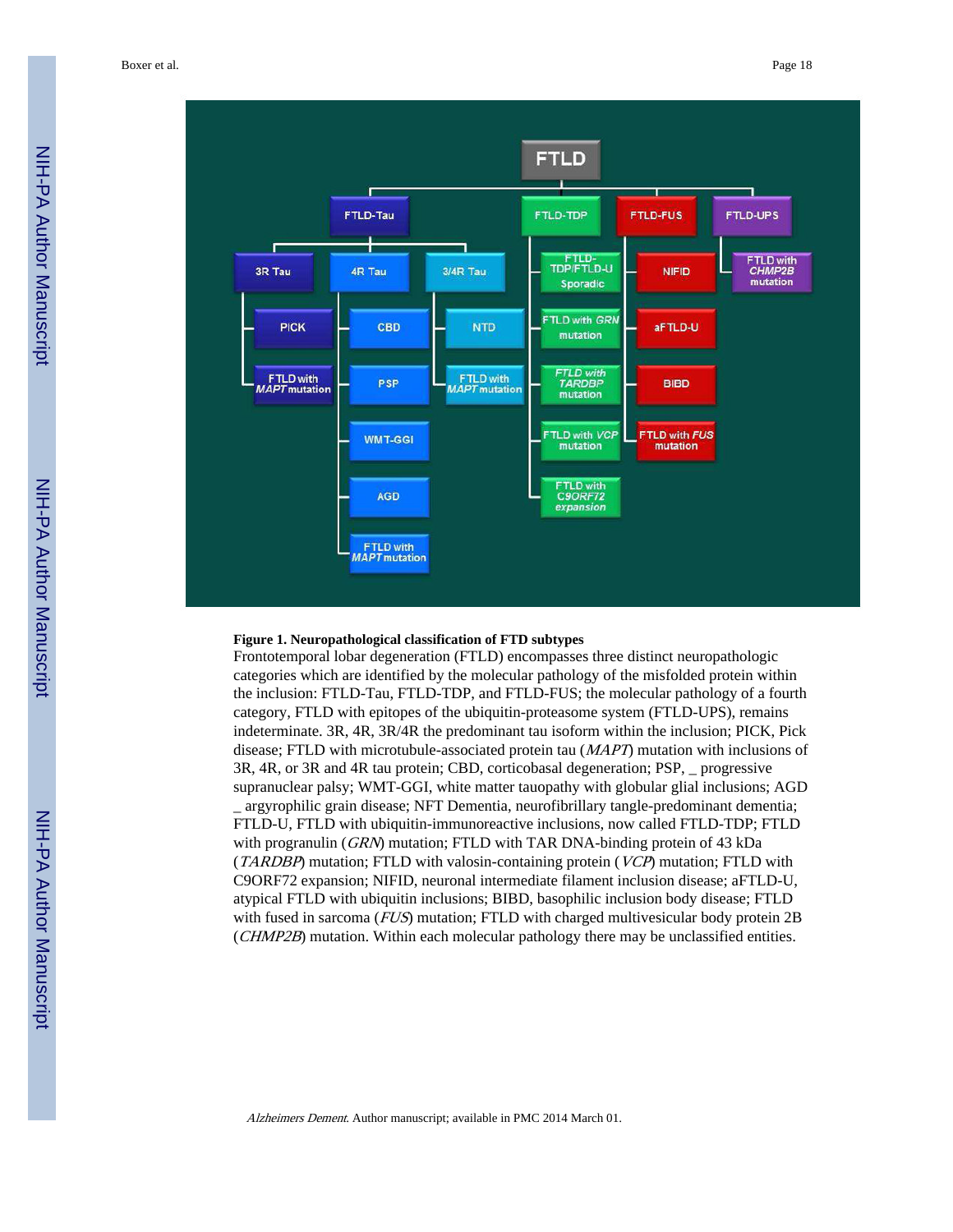NIH-PA Author Manuscript NIH-PA Author Manuscript

NIH-PA Author Manuscript

## **Table 1**

| i                                                                                                                                                                                                                                                                                            |
|----------------------------------------------------------------------------------------------------------------------------------------------------------------------------------------------------------------------------------------------------------------------------------------------|
| FIID and related disc                                                                                                                                                                                                                                                                        |
| $\sim$ and $\sim$ 1 $\sim$ 1 $\sim$ 1 $\sim$ 1 $\sim$ 1 $\sim$ 1 $\sim$ 1 $\sim$ 1 $\sim$ 1 $\sim$ 1 $\sim$ 1 $\sim$ 1 $\sim$ 1 $\sim$ 1 $\sim$ 1 $\sim$ 1 $\sim$ 1 $\sim$ 1 $\sim$ 1 $\sim$ 1 $\sim$ 1 $\sim$ 1 $\sim$ 1 $\sim$ 1 $\sim$ 1 $\sim$ 1 $\sim$ 1 $\sim$ 1 $\sim$ 1 $\sim$ 1 $\$ |
|                                                                                                                                                                                                                                                                                              |
| 10.000mm mm mm mm                                                                                                                                                                                                                                                                            |
| l'arrete and investigational theramee in l                                                                                                                                                                                                                                                   |
|                                                                                                                                                                                                                                                                                              |
| י<br>בא<br>ŀ                                                                                                                                                                                                                                                                                 |

| Reference/NCT* | NCT00703677               | NCT01350362, NCT01049399 |                       | 2,3 NCT00382824                               | NCT01187888      | NCT01110720, NCT01056965  | NCT00515333             | 4                      | $5 - 7$                                | ${}^{\circ}$        | $^{\circ}$        | ٥                                                               | $\supseteq$                                     | $\supseteq$                                | ⊟                                            |                                   |
|----------------|---------------------------|--------------------------|-----------------------|-----------------------------------------------|------------------|---------------------------|-------------------------|------------------------|----------------------------------------|---------------------|-------------------|-----------------------------------------------------------------|-------------------------------------------------|--------------------------------------------|----------------------------------------------|-----------------------------------|
| Limitations    | Toxicity                  | Toxicity                 | Not efficacious       | Mechanism?                                    | Mechanism?       | Specificity               | Mechanism?              | Toxicity               | Safety?                                | ΧÁ                  | XX)               | BBB permeability, feasibility?                                  | Toxicity, BBB penetration                       | Toxicity, mechanism                        | Toxicity, BBB penetration                    | $\frac{\triangleleft}{\triangle}$ |
| <b>Status</b>  | Phase 2 CBD/PSP completed | Phase 2 AD, PSP          | Phase 2 PSP completed | Phase 2 in PSP completed, Phase<br>3 underway | Phase 3 underway | Phase 2/3 underway in PSP | Completed phase 2 in AD | Pre-clinical           | Pre-clinical                           | Pre-clinical        | Pre-clinical      | Pre-clinical                                                    | Pre-clinical, clinical trial planned            | Pre-Clinical                               | Pre-clinical                                 | Pre-clinical                      |
| Mechanism(s)   | GSK inhibitor             | GSK inhibitor            | Na Channel blocker    | mprove mitochondrial function                 | MAO inhibitor    | microtubule stabilizer    | Inhibits aggregation    | Microtubule stabilizer | Block transmission, increase clearance | Increased clearance | Enhance autophagy | Alter tau exon 10 splicing to decrease 4R, decrease<br>tau mRNA | ase secretion/vacuolar alkalinization<br>Increa | Increase secretion/vacuolar alkalinization | PGRN expression (HDAC inhibitor)<br>Increase | Increase PGRN expression          |
| Agent          | Lithium                   | NP12 (tideglusib)        | Riluzole              | $Co-Q10$                                      | rasagaline       | davunetide                | methylene blue          | epothilones            | Anti-tau mAb or vaccines               | Hsp90 inhibitors    | Chloroquine       | antisense oligonucleotides<br>RNA binding drugs,                | Chloroquine                                     | Amiodarone                                 | <b>SAHA</b>                                  | Resveratrol                       |
| Target         | $\rm{Ta}$                 |                          |                       |                                               |                  |                           |                         |                        |                                        |                     |                   |                                                                 | PGRN                                            |                                            |                                              |                                   |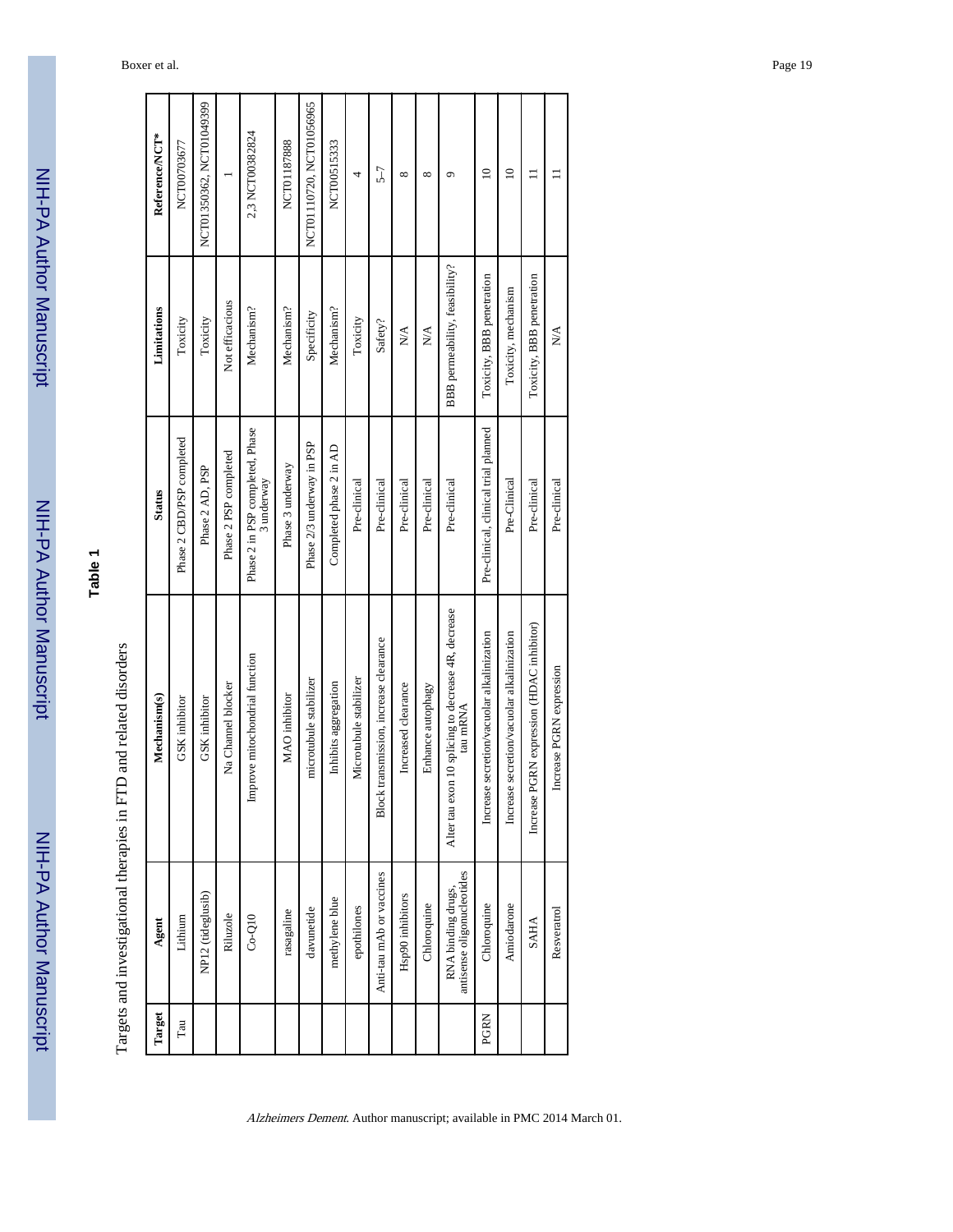NIH-PA Author ManuscriptNIH-PA Author Manuscript

# **Table 2**

# Preclinical models for FTD Drug Development-potential uses and limitations Preclinical models for FTD Drug Development—potential uses and limitations

| Organism                                          | Genes                                                                                                                 | Potential uses                                                                                                                   | Strengths                                                                                                                                                                                                                                                                            | Limitations                                                                                                                            | Refs.             |
|---------------------------------------------------|-----------------------------------------------------------------------------------------------------------------------|----------------------------------------------------------------------------------------------------------------------------------|--------------------------------------------------------------------------------------------------------------------------------------------------------------------------------------------------------------------------------------------------------------------------------------|----------------------------------------------------------------------------------------------------------------------------------------|-------------------|
| Induced pluripotent stem<br>(iPS) cells; (Humans) | Tau<br>PGRN<br>Chr9p                                                                                                  | Investigating pathogenesis<br>Optimization of lead drug<br>High throughput drug<br>of specific proteins<br>candidates<br>screens | Same genetic background as patients<br>Pathogenic mutations in situ<br>Human cells and neurons                                                                                                                                                                                       | Some differences from hESCs<br>in vitro cellular model<br>High cost                                                                    | $\overline{c}$    |
| Drosophila melanogaster                           | CHMPB2<br>PGRN<br>УCР<br>Tau                                                                                          | Investigating pathogenesis<br>Drug target identification<br>of specific proteins                                                 | Survival and behavioral effects can be<br>Identification of genetic enhancers &<br>Rapid life cycle<br>supressors<br>tested                                                                                                                                                          | screening or testing of lead<br>Limited usefulness in drug<br>compounds                                                                | $13 - 15$         |
| C. elegans                                        | $\begin{array}{lcl} \mathit{Tan} \\ \mathit{PERN} \\ \mathit{IDPA3} \\ \mathit{VCP} \end{array}$                      | Genetic pathway discovery<br>Investigating pathogenesis<br>Drug target identification<br>of specific proteins                    | Unbiased screening for genetic enhancers<br>Rapid interrogation of genetic/molecular<br>techniques to study behavior, learning,<br>Well-described nervous system with<br>In vivo fluorescence and Nomarski<br>memory and forgetting<br>and suppressors<br>interactions<br>microscopy | Phylogenetic distance from<br>Lack of acquired immunity<br>(only innate immunity)<br>humans                                            | $16 - 21$         |
| Zebrafish                                         | $\begin{array}{lcl} \hbox{\scriptsize\it Tau} \\ \hbox{\scriptsize\it PGRN} \\ \hbox{\scriptsize\it TDP} \end{array}$ | Investigating pathogenesis<br>Drug target identification<br>High throughput drug<br>of specific proteins<br>screens              | Ease of testing drugs in meaningful sample<br>Survival and behavioral, morphological<br>Discovery of genetic and chemical<br>and biochemical end points can be<br>In vivo vertebrate model<br>modifiers<br>measured<br>sizes                                                         | models still under development<br>Requires aquatics facility and<br>Phylogenetic distance from<br>human currently unclear<br>expertise | 22,23             |
| Mice                                              | $\begin{array}{c} PGRN \\ TDP43 \end{array}$<br>Tau                                                                   | Investigating pathogenesis<br>of specific genes/proteins<br>Target validation                                                    | Neuroanatomical conservation with human<br>Genetic homology with humans<br>brain                                                                                                                                                                                                     | Need to wait months-years for<br>Relatively high cost<br>mice to age                                                                   | $24 - 31$<br>3233 |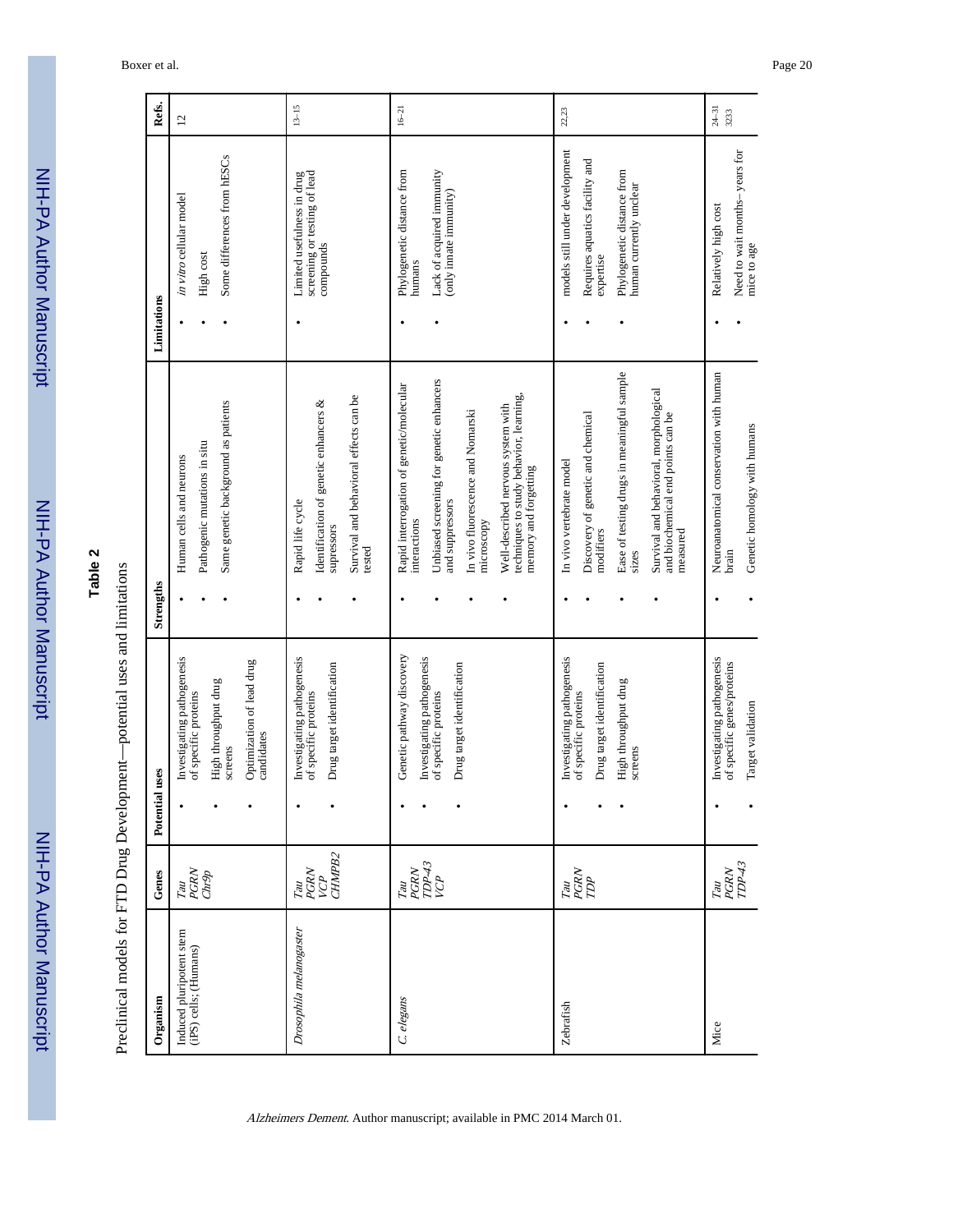| ININ         |
|--------------|
|              |
|              |
|              |
|              |
|              |
|              |
|              |
|              |
|              |
| ֪֦֧֢֚֡֘֘֝֘֜׆ |
| f            |
|              |
|              |
|              |
|              |
|              |
|              |
|              |
|              |
|              |
|              |
|              |
|              |
|              |
|              |
|              |

|  | <b>ISES</b>                           | Strengths                          | Limitations                               | Refs. |
|--|---------------------------------------|------------------------------------|-------------------------------------------|-------|
|  | $\sin$<br>Preclinical ter<br>compound | Can test disease-related behaviors | harmacokinetic differences<br>with humans |       |
|  |                                       |                                    |                                           |       |

References for Tables 1 and 2 **References for** Tables 1 and 2 Bensimon G, Ludolph A, Agid Y, Vidailhet M, Payan C, Leigh PN. Riluzole treatment, survival and diagnostic criteria in Parkinson plus disorders: the NNIPPS study. Brain. Jan 2009;132(Pt 1):156-171. Bensimon G, Ludolph A, Agid Y, Vidailhet M, Payan C, Leigh PN. Riluzole treatment, survival and diagnostic criteria in Parkinson plus disorders: the NNIPPS study. Brain. Jan 2009;132(Pt 1):156–171. Stamelou M, Reuss A, Pilatus U, et al. Short-term effects of coenzyme Q10 in progressive supranuclear palsy: a randomized, placebo-controlled trial. Mov Disord. May 15 2008;23(7):942-949. Stamelou M, Reuss A, Pilatus U, et al. Short-term effects of coenzyme Q10 in progressive supranuclear palsy: a randomized, placebo-controlled trial. Mov Disord. May 15 2008;23(7):942–949.

Elipenahli C, Stack C, Jainuddin S, et al. Behavioral Improvement after Chronic Administration of Coenzyme Q10 in P301S Transgenic Mice. Journal of Alzheimer's disease: JAD. Oct 4 2011. Elipenahli C, Stack C, Jainuddin S, et al. Behavioral Improvement after Chronic Administration of Coenzyme Q10 in P301S Transgenic Mice. Journal of Alzheimer's disease: JAD. Oct 4 2011.

Brunden KR, Zhang B, Carroll J, et al. Epothilone D improves microtubule density, axonal integrity, and cognition in a transgenic mouse model of tauopathy. J Neurosci Oct 13 2010;30(41):13861-Brunden KR, Zhang B, Carroll J, et al. Epothilone D improves microtubule density, axonal integrity, and cognition in a transgenic mouse model of tauopathy. J Neurosci. Oct 13 2010;30(41):13861– 13866.

5 Ssuni AA, Boutajangout A, Quartermain D, Sigurdsson EM. Immunotherapy targeting pathological tau conformers in a tangle mouse model reduces brain pathology with associated functional Asuni AA, Boutajangout A, Quartermain D, Sigurdsson EM. Immunotherapy targeting pathological tau conformers in a tangle mouse model reduces brain pathology with associated functional improvements. J Neurosci. Aug 22 2007;27(34):9115-9129. improvements. J Neurosci. Aug 22 2007;27(34):9115–9129. Boutajangout A, Ingadottir J, Davies P, Sigurdsson EM. Passive immunization targeting pathological phospho-tau protein in a mouse model reduces functional decline and clears tau aggregates from the Boutajangout A, Ingadottir J, Davies P, Sigurdsson EM. Passive immunization targeting pathological phospho-tau protein in a mouse model reduces functional decline and clears tau aggregates from the brain. Journal of neurochemistry. Aug 2011;118(4):658-667. brain. Journal of neurochemistry. Aug 2011;118(4):658–667.

 $The$ Chai X, Wu S, Murray TK, et al. Passive Immunization with Anti-Tau Anti-Tau Antibodies in Two Transgenic Models: REDUCTION OF TAU PATHOLOGY AND DELAY OF DELAY OF TROSSION. The Chai X, Wu S, Murray TK, et al. Passive Immunization with Anti-Tau Antibodies in Two Transgenic Models: REDUCTION OF TAU PATHOLOGY AND DELAY OF DISEASE PROGRESSION. Journal of biological chemistry. Sep 30 2011;286(39):34457-34467. Journal of biological chemistry. Sep 30 2011;286(39):34457–34467.

Brunden KR, Trojanowski JQ, Lee VM. Advances in tau-focused drug discovery for Alzheimer's disease and related tauopathies. Nat Rev Drug Discov. Oct 2009;8(10):783-793. Brunden KR, Trojanowski JQ, Lee VM. Advances in tau-focused drug discovery for Alzheimer's disease and related tauopathies. Nat Rev Drug Discov. Oct 2009;8(10):783–793.

 $\frac{9}{2}$ hou J, Yu Q, Zou T. Alternative splicing of exon 10 in the tau gene as a target for treatment of tauopathies. *BMC neuroscience*: 2008;9 Suppl 2:S10. Zhou J, Yu Q, Zou T. Alternative splicing of exon 10 in the tau gene as a target for treatment of tauopathies. BMC neuroscience. 2008;9 Suppl 2:S10.

 $n_{\text{capell A, Lebscher S, Fellerer K, et al. Rescue of programming deficiency associated with frontotemporal lobar degeneration by alkalizing reagents and inhibition of vacuolar ATPase. *Neurosci* Feb 2, 2, 3, 4, 4, 5, 6, 6, 6, 7, 8, 10).$  $^{10}$ Capell A, Liebscher S, Fellerer K, et al. Rescue of progranulin deficiency associated with frontotemporal lobar degeneration by alkalizing reagents and inhibition of vacuolar ATPase. J Neurosci. Feb 2 2011;31(5):1885–1894. 2011;31(5):1885-1894

I Cenik B, Sephon CF, Dewey CM, et al. Suberoylaniide hydroxamic acid (vorinostat) up-regulates progranulin transcription: rational therapeutic approach to frontotemporal dementia. J Biol Chem. May 11 Cenik B, Sephton CF, Dewey CM, et al. Suberoylanilide hydroxamic acid (vorinostat) up-regulates progranulin transcription: rational therapeutic approach to frontotemporal dementia. J Biol Chem. May 6 2011;286(18):16101–16108. 6 2011;286(18):16101-16108.

 $^{12}$ Yu J, Vodyanik MA, Smuga-Otto K, et al. Induced pluripotent stem cell lines derived from human somatic cells. Science: Dec 21 2007;318(5858);1917-1920.  $^{12}$ Yu J, Vodyanik MA, Smuga-Otto K, et al. Induced pluripotent stem cell lines derived from human somatic cells. Science. Dec 21 2007;318(5858):1917–1920.

 $^{12}$ Loewen CA, Feany MB. The unfolded protein response protects from tau neurotoxicity in vivo. PLoS ONE 2010;5(9).  $^{13}$  Loewen CA, Feany MB. The unfolded protein response protects from tau neurotoxicity in vivo. *PLoS ONE.* 2010;5(9).

14 Jackson GR, Wiedau-Pazos M, Sang TK, et al. Human wild-type tau interacts with wingless pathway components and produces neurofibrillary pathology in Drosophila. Neuron. May 16 2002;34(4):509-<sup>14</sup>Jackson GR, Wiedau-Pazos M, Sang TK, et al. Human wild-type tau interacts with wingless pathway components and produces neurofibrillary pathology in Drosophila. *Neuron.* May 16 2002;34(4):509-<br>519.

<sup>15</sup>Kosmidis S, Grammenoudi S, Papanikolopoulou K, Skoulakis EM. Differential effects of Tau on the integrity and function of neurons essential for learning in Drosophila. J Neurosci. Jan 13 2010;30(2): 15<br>160 Kosmidis S, Grammenoudi S, Papanikolopoulou K, Skoulakis EM. Differential effects of Tau on the integrity and function of neurons essential for learning in Drosophila. *I Neurosci.* Jan 13 2010;30(2):<br>464–477.

<sup>16</sup>Ash PE, Zhang YJ, Roberts CM, et al. Neurotoxic effects of TDP-43 overexpression in C. elegans. Hum Mol Genet. Aug 15 2010;19(16):3206-3218.  $^{16}$ Ash PE, Zhang YJ, Roberts CM, et al. Neurotoxic effects of TDP-43 overexpression in C. elegans. Hum Mol Genet. Aug 15 2010;19(16):3206–3218.

 $^{17}$ Liachko NF, Guthrie CR, Kraemer BC. Phosphorylation promotes neurotoxicity in a Caenorhabditis elegans model of TDP-43 proteinopathy. J Neurosci. Dec 1 2010;30(48):16208-16219.  $^{17}$ Liachko NF, Guthrie CR, Kraemer BC. Phosphorylation promotes neurotoxicity in a Caenorhabditis elegans model of TDP-43 proteinopathy. J Neurosci. Dec 1 2010;30(48):16208–16219.